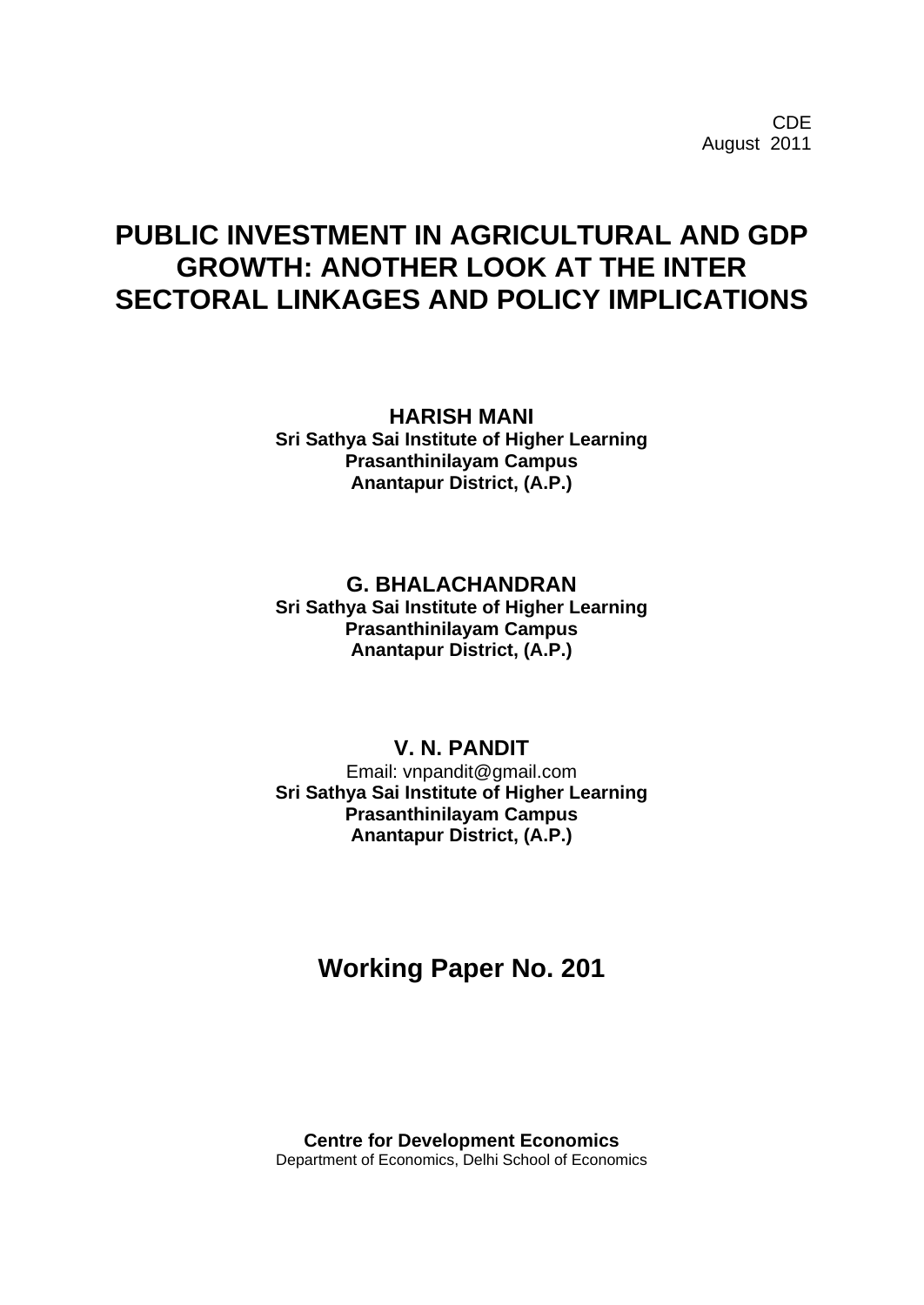## **Public Investment in Agricultural and GDP Growth:**

## **Another Look at the Inter-sectoral Linkages and Policy Implications**

Harish Mani, G Bhalachandran, and V Pandit,

*Department of Economics, Sri Sathya Sai University,*

#### **Abstract**

Despite its reduced share in India's GDP, *agriculture* continues to have a strategic importance in ensuring its overall growth and prosperity. As part of the new economic policy package introduced in the early nineties, there has been a reduction in the rate of public investment. While this may not be bad for the industrial sector, the impact of this policy on agriculture is a matter of concern, in sofar as it not only affects steady growth of agriculture but also influences the overall performance of the economy. This is more so because the agricultural sector public investment has also promoted private investment by way of what is termed as the crowding-in phenomenon. This phenomenon together with *inter-sectoral linkages* is used in this paper to examine the effect of higher public investment for agriculture on the stable growth of this sector as well as of the entire economy. Policy implications of this exercise are important for obvious reasons.

JEL Classification: E22, E23, E27, H54.

Key words: Sectoral linkages, Public Investment, crowding-in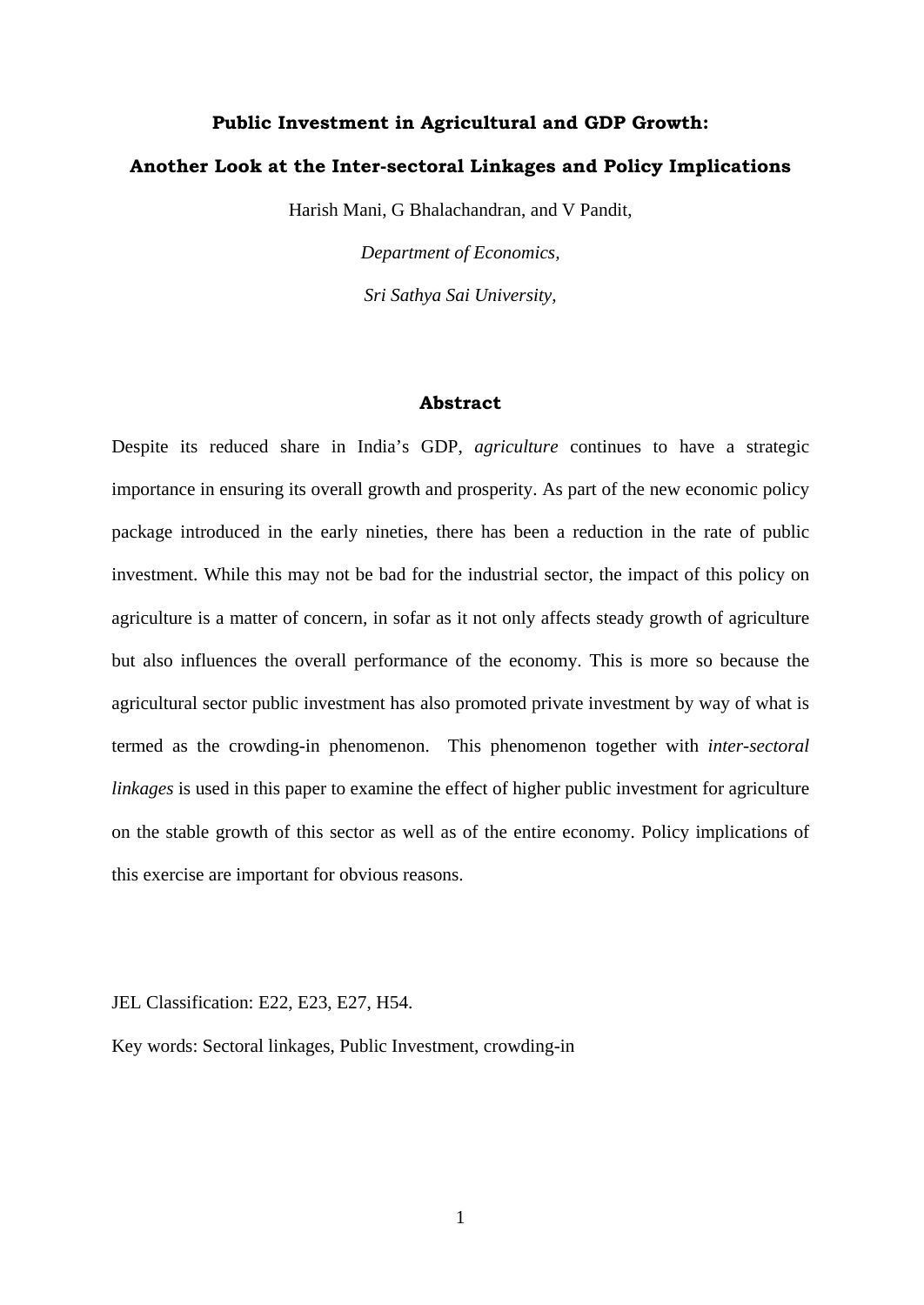#### **1. Introduction**

The share of agriculture in the total GDP has steadily declined to a level of around 15% over the past two decades. This notwithstanding, agriculture continues to play a vital role in the Indian economy. More than 60 per cent of the workforce draws its sustenance from this sector one way or the other. Since a large country like India has to be self sufficient, as far as possible, for its requirements of food and industrial raw materials, the dependence on this sector, is rather vital. Needless to add that at a time when "food security" has become a guidepost for policy makers all over the world, the need for a strong agricultural sector cannot be overemphasized. The related phenomenon of "food inflation" which appears to have gripped all countries adds to the importance with which policy makers need to give agriculture as regards both short run as well as long run policies.

A review of the last 25 years or so need to be recalled here to provide a backdrop to the current exercise as well as to the motivation for undertaking this. What is attempted here is by no means entirely new but all the same worth a revisit in view of the recent developments in India as in most other countries. A fresh emphasis on the policy implications needs to be emphatically highlighted. To start with, one may once again note that performance of the agricultural sector in terms of output growth remains subject to the same fluctuations, if not more than, it had until the late seventies. Needless to say that these are considerably due to year to year and indeed season to season variations in the rainfall. It is not only a matter of how much the total rainfall is but also how this is distributed across space and across different parts of the year. The idea however is that greater investment in agriculture, mostly focused on provision of stable and minimally secure water resources would help us to reduce the effect of weather conditions over time.

Table 1 gives us three year averages of about three decades since the late seventies. We have chosen to look at averages to take care of fluctuations in rainfall as also in policy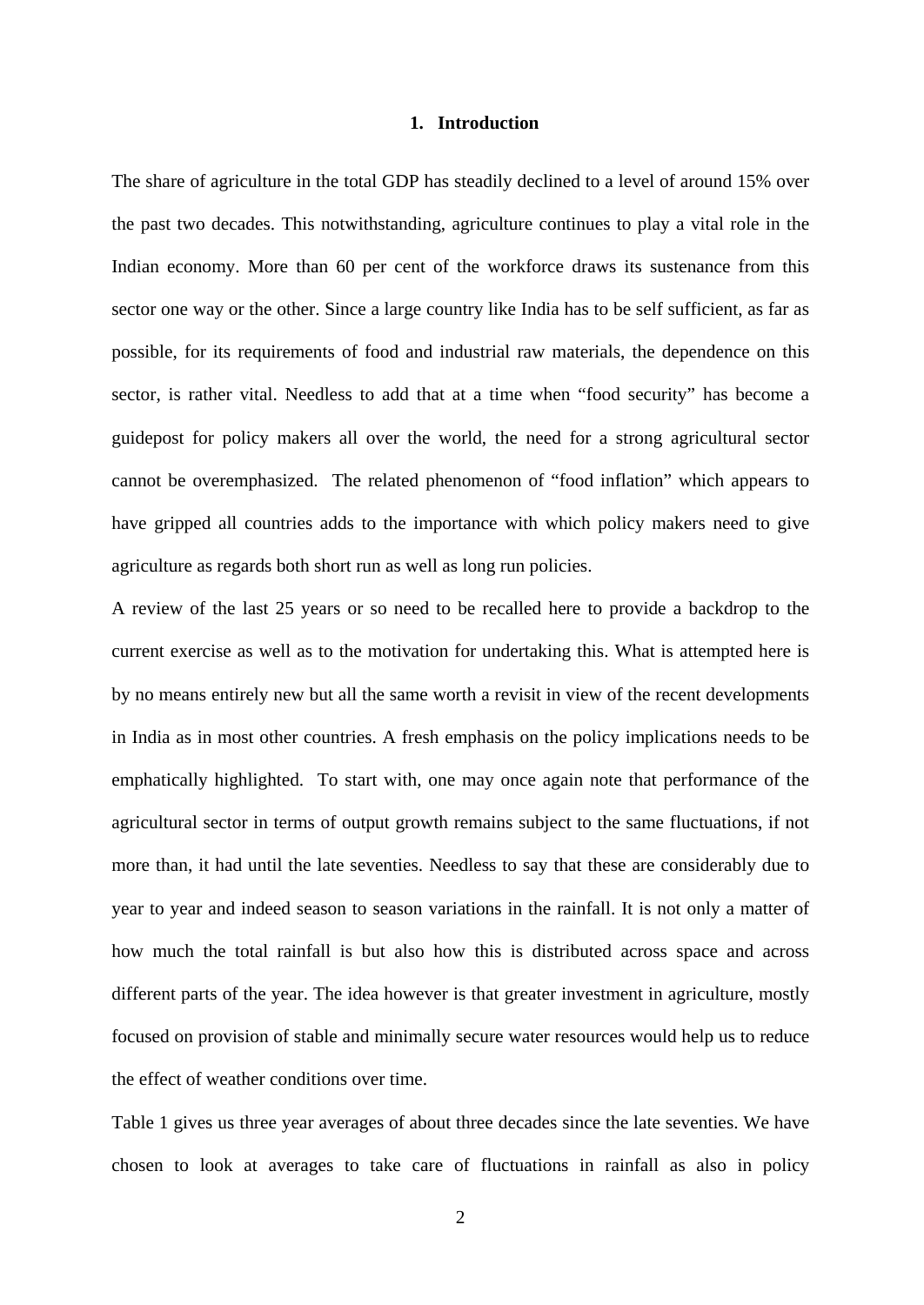perspectives influenced by short run developments as far as possible. Despite this, we see how growth rate fluctuates between nearly 7 per cent in period 4, and over 5 per cent in period 9, to 0.56 in period 3, and 0.41 percent in period 8. The available data also show how real public investment has steadily declined from period 1 to period 7, from about Rs. 105 billion to Rs. 37 billion respectively. For period 8, it stays almost the same with some improvement in period 9 and a major upswing in period 10. We hope that now onwards it stays there. It may also be worthwhile to look at total, i.e., public and private investment in agriculture in relation to GDP for which growth has accelerated since the mid nineties. Here again, we see a steady decline from 2.43 per cent in period 1 to less than 0.6 per cent (one fourth) in period 6. Subsequent periods show some improvement but no way for it to rise back to the original level of 2.43% in period 1, or even to 1.72% in period 2. In period 10, it has merely gone back to the level in period 3. A clear shift in public policy away from public investment in general and in particular in agriculture as a part of the new economic policy regime is quite clear.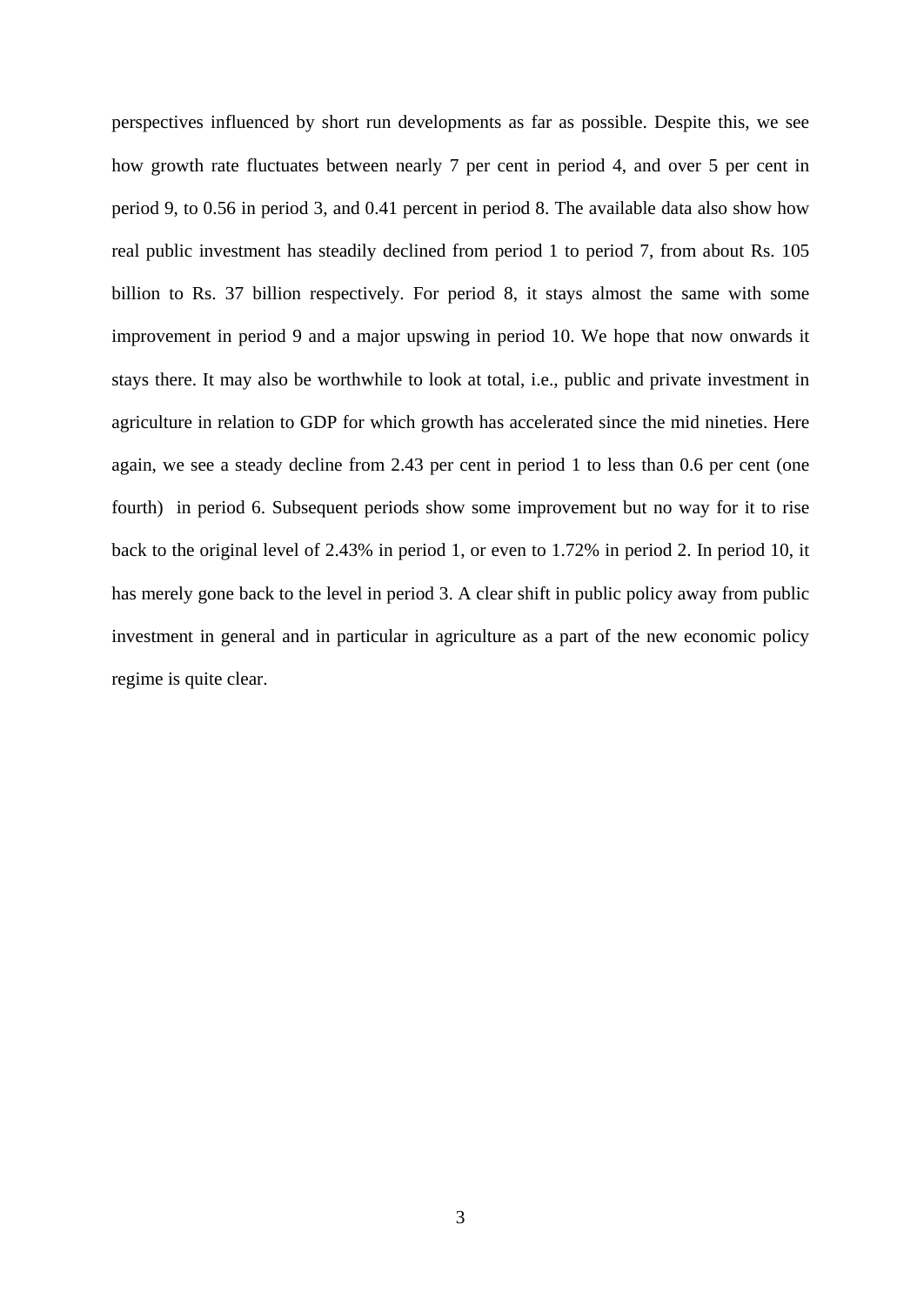### **Table 1**

#### **Pattern of Investment and Growth**

## **(3 year averages)**

| <b>Serial</b>  | <b>Period</b>      | <b>Real Public</b>   | <b>Rate of</b>   | <b>Annual Rate of</b>      |
|----------------|--------------------|----------------------|------------------|----------------------------|
| No.            |                    | <b>Investment in</b> | total Investment | <b>Growth in</b>           |
|                |                    | <b>Agriculture</b>   | in Agriculture   | <b>Agricultural Output</b> |
|                |                    | (Rs. billion)        | (Percent)        | (Percent)                  |
| $\mathbf{1}$   | 1979-80 to 1981-82 | 104.96               | 2.43             | 1.57                       |
| $\overline{2}$ | 1982-83 to 1984-85 | 97.68                | 1.72             | 3.81                       |
| 3              | 1985-86 to 1987-88 | 76.39                | 1.23             | 0.56                       |
| $\overline{4}$ | 1988-89 to 1990-91 | 58.07                | 1.33             | 6.95                       |
| 5              | 1991-92 to 1993-94 | 45.73                | 0.88             | 2.67                       |
| 6              | 1994-95 to 1996-97 | 52.68                | 0.59             | 4.65                       |
| $\overline{7}$ | 1997-98 to 1999-00 | 37.15                | 0.93             | 2.15                       |
| 8              | 2000-01 to 2002-03 | 42.52                | 1.31             | 0.41                       |
| 9              | 2003-04 to 2005-06 | 80.64                | 1.08             | 5.08                       |
| 10             | 2006-07 to 2007-08 | 147.19               | 1.28             | 3.33                       |

Our concern which motivates the present exercise is that due to its linkages with rest of the economy through supply as well as demand, performance of the agricultural sector is crucial to the overall growth of the economy. We need also to note that prosperity in agriculture is essential to ensure lower levels of poverty and deprivation and regional disparities. Second, as it has earlier been highlighted, public investment is critical because it promotes private investment in agriculture, the so called crowding-in phenomenon. One may even go one step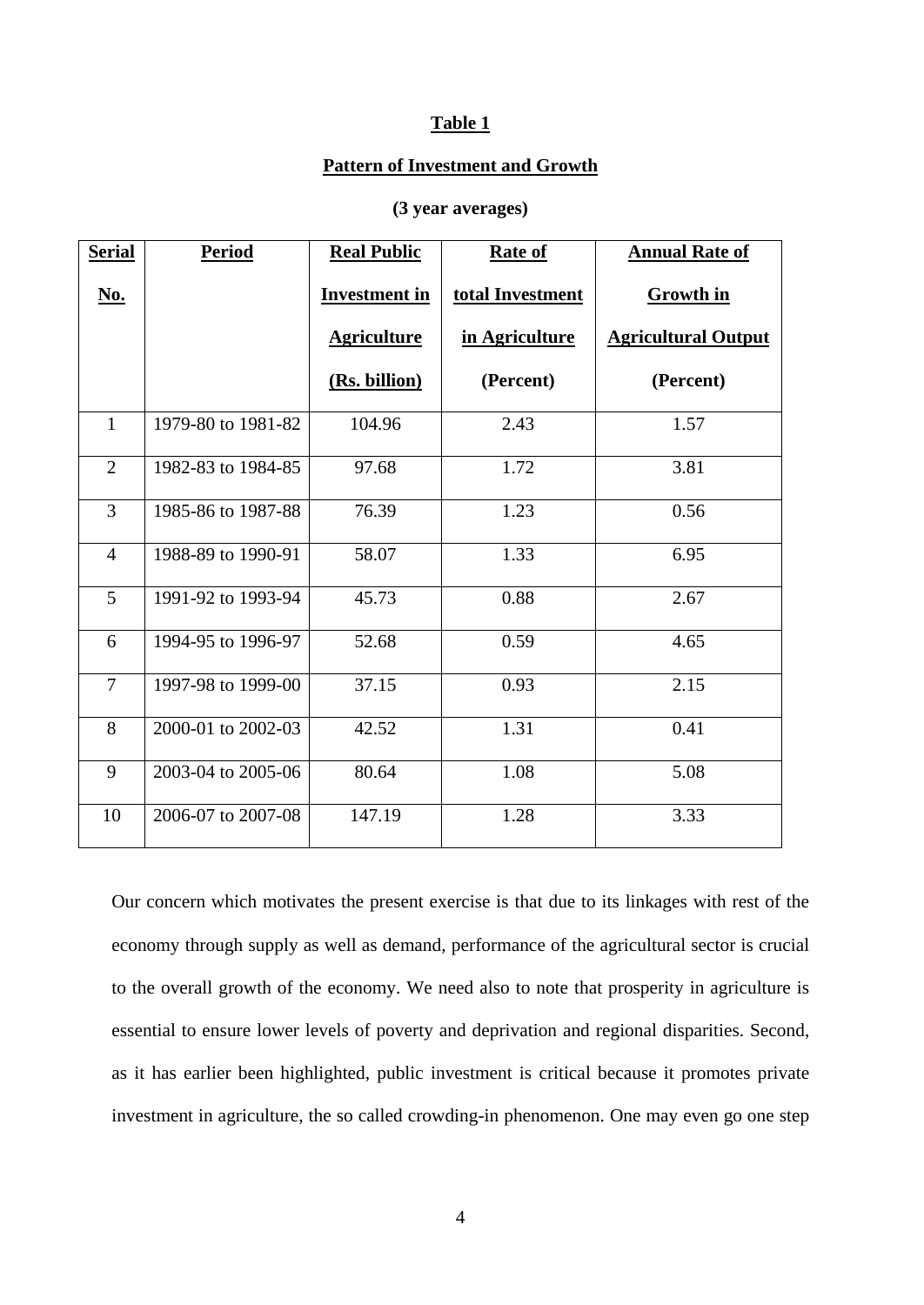further to claim that, in many ways private investment, by its very nature, is not a substitute for public investment as far as agriculture is concerned.

## **2. Issues Under Discussion**

With strong demand as well as supply linkages, the performance of industry and agriculture are strongly tied up with each other in a developing country. This has for a long time been a recurrent theme in the literature on economic development (Kuznets, 1955). Many attempts have also been made to quantify their relationship for India in the past<sup>[1](#page-5-0)</sup>. Notable early attempts in this direction were made by Rangarajan (1982), Ahluwalia and Rangarajan (1986), Kumar(1988), Dhawan and Saxena(1992) and Thamarajakshi(1994). A simulation exercise which was carried out by Rangarajan(1982) showed that a one per cent growth in agriculture could generate 0.5 percent growth in industry. The recent years have witnessed a renewed interest in some aspects of agricultural growth and the extent to which it influences the overall GDP growth. Sastry, Singh, Bhattacharya, and Unnikrishnan (2003) showed that agriculture still continues to play an important role in determining the overall growth rate of the Indian economy through its linkages with the other sectors of the economy. It points out that during the sixties, the linkage was mainly through the *production* channel, but during the 1990s the linkage was primarily through the *demand* channel. This aspect was highlighted in Kanwar (2000), Tiffin and Dawson(2003), Chaudhuri and Rao (2004), and Suresh Babu (2005).

It is often claimed that the so called *protectionist and interventionist* rate of growth in India is a matter of history<sup>[2](#page-5-1)</sup>, since the overall real GDP has been growing at well over 5 percent since the mid eighties and indeed for most of the years at 6 to 7 per cent per annum<sup>[3](#page-5-2)</sup>.

<span id="page-5-0"></span><sup>&</sup>lt;sup>1</sup> See, Papers presented at the **International Economic Association**,  $8<sup>th</sup>$  World Congress, New Delhi, 1986. <sup>2</sup> See, Sinha and Tejani (2004)

<span id="page-5-2"></span><span id="page-5-1"></span><sup>&</sup>lt;sup>3</sup> Despite the influence of the world economic crisis around, Indian economy could register a whopping growth rate of 8.6% in the January-March quarter of 2010.See, *timesofindia.indiatimes.com* Site visited on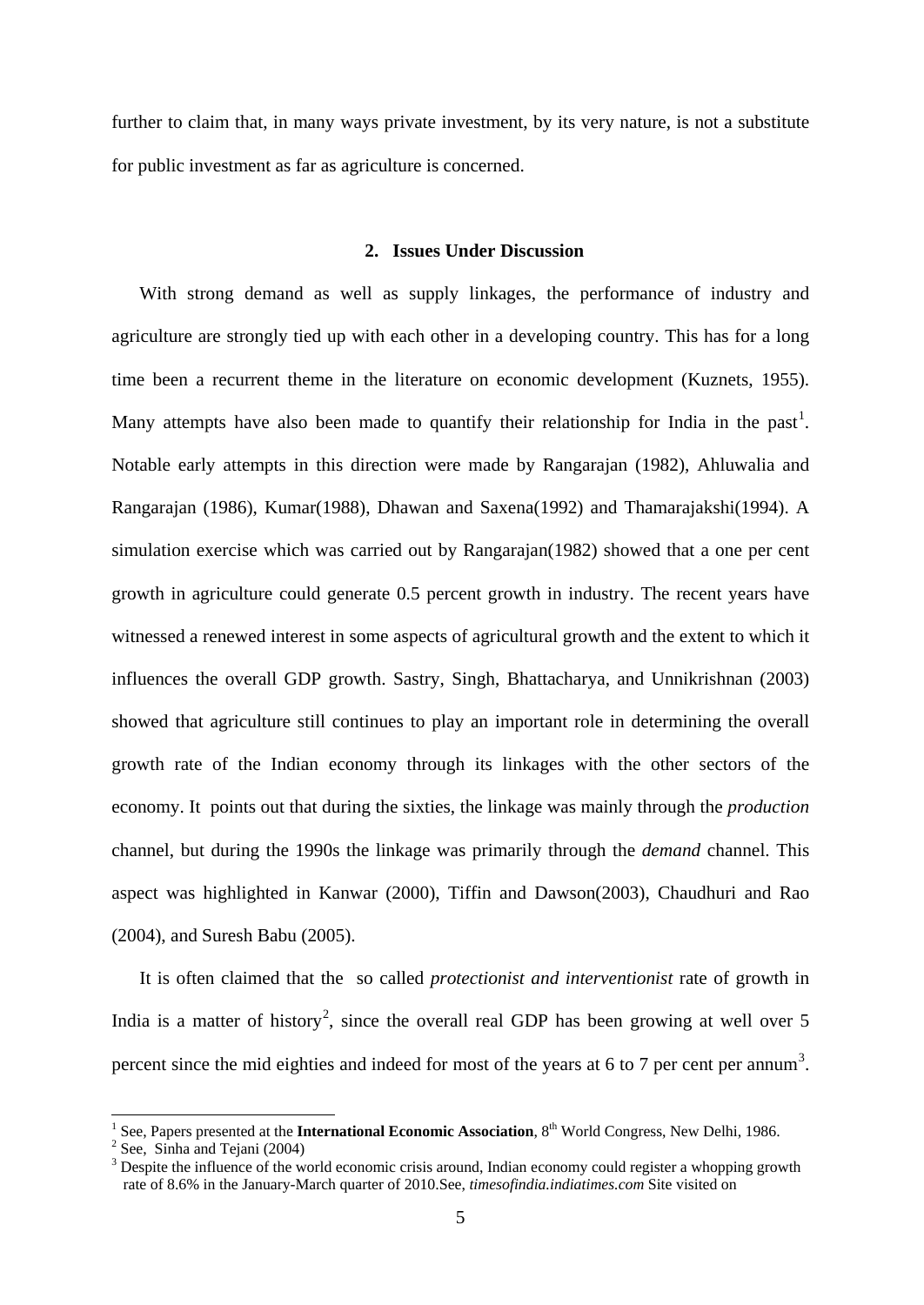While this is a matter of much satisfaction, it is equally a cause of concern that the overall growth rate has also fluctuated considerably from year to year. To us and to many others, a major reason for this is the *fluctuating performance* of the agricultural sector<sup>[4](#page-6-0)</sup>. This, in turn, may be attributed to variations in the quantum of rainfall over the *agricultural year* (June 1<sup>st</sup> to May  $31<sup>st</sup>$ ) as also to its distribution over time and space. It seems nevertheless, that this is not the only factor responsible. Though the econometric studies by Krishnamurthy, Pandit and Mahanty (2004) confirm how agricultural sector growth influences overall growth, the question of relationship between agriculture and industry continues to be a much-debated part of the discourse on Indian economy (Chaudhuri and Rao, 2004). Thus, the nature of inter-sectoral linkages and their policy implications remain open to further investigation.

It is useful in the current context to look first at the structure of the economy in terms of shares of the various sectors in the total GDP as well as in the total capital stock. The relevant data are presented in table 2.

-

July 10, 2010.

<span id="page-6-0"></span><sup>&</sup>lt;sup>4</sup> Variations in the quantum of rainfall over the agricultural year (June  $1<sup>st</sup>$  to May 31 $<sup>st</sup>$ ) as also its distribution</sup> over time and space are important in this context but not sufficient to explain the observed fluctuations.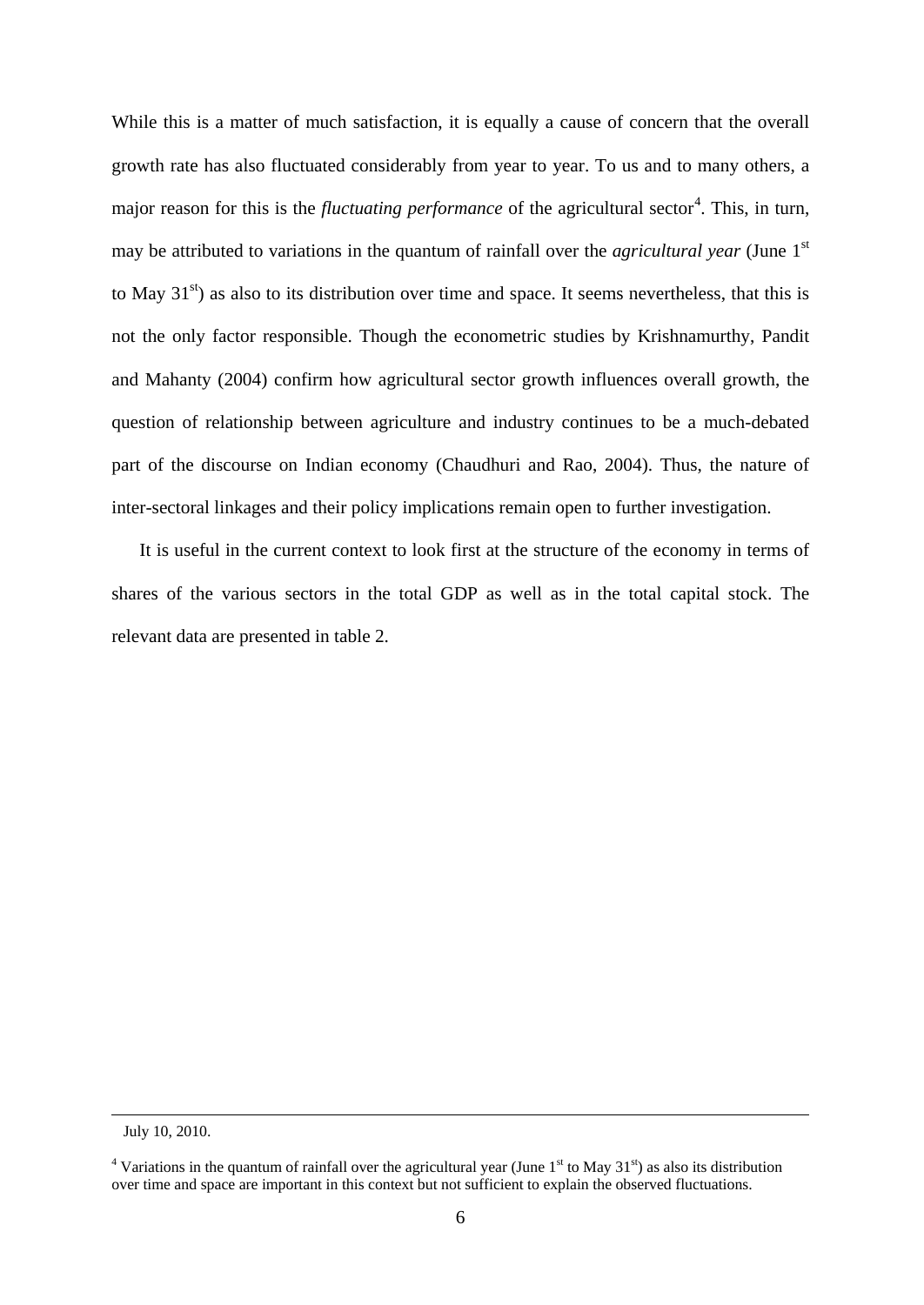#### **Table 2**

## **Sectoral Composition of Output and Capital**

| <b>Period</b> | <b>Shares of Sectoral GDP</b> |                 |                 | <b>Shares of Sectoral Capital Stock</b> |                 |                 |
|---------------|-------------------------------|-----------------|-----------------|-----------------------------------------|-----------------|-----------------|
|               |                               |                 |                 |                                         |                 |                 |
|               | <b>Agriculture</b>            | <b>Industry</b> | <b>Services</b> | <b>Agriculture</b>                      | <b>Industry</b> | <b>Services</b> |
|               |                               |                 |                 |                                         |                 |                 |
| 1971-75       |                               |                 |                 |                                         |                 |                 |
|               | 41.840                        | 16.335          | 41.646          | 24.117                                  | 20.889          | 55.001          |
| 1976-80       |                               |                 |                 |                                         |                 |                 |
|               | 38.560                        | 17.536          | 43.613          | 23.518                                  | 23.619          | 52.862          |
| 1981-85       |                               |                 |                 |                                         |                 |                 |
|               | 36.468                        | 18.371          | 45.159          | 22.699                                  | 27.433          | 49.864          |
| 1986-90       |                               |                 |                 |                                         |                 |                 |
|               | 32.304                        | 19.414          | 48.281          | 20.620                                  | 32.586          | 46.793          |
| 1991-95       |                               |                 |                 |                                         |                 |                 |
|               | 29.578                        | 19.860          | 50.560          | 18.219                                  | 36.211          | 45.568          |
| 1996-00       |                               |                 |                 |                                         |                 |                 |
|               | 25.724                        | 20.349          | 53.925          | 15.285                                  | 40.334          | 44.380          |
| 2001-05       |                               |                 |                 |                                         |                 |                 |
|               | 21.357                        | 19.522          | 59.109          | 13.438                                  | 41.674          | 44.887          |
| 2006-09       |                               |                 |                 |                                         |                 |                 |
|               | 17.092                        | 19.849          | 62.812          | 11.452                                  | 41.528          | 47.018          |

#### **(5 Year Averages)**

The share of industry in the overall GDP, with a marginal increase over the first one and a half decade, has remained more or less unchanged since the mid-eighties. The major structural shift in the composition of the overall GDP is seen from agriculture to the services sector. A steep fall in the share of the agricultural sector in the total GDP has meant a steep increase in the share of the services sector. While this may be indicative of economic development, the fact that the share of the industrial sector has not shown much improvement is matter of concern. All through the four decades, growth in the Indian economy has been largely service driven. This is not optimal from the long run growth perspective. It may be argued that from a long run standpoint, an economy's growth must be largely driven by industry, supported by agriculture.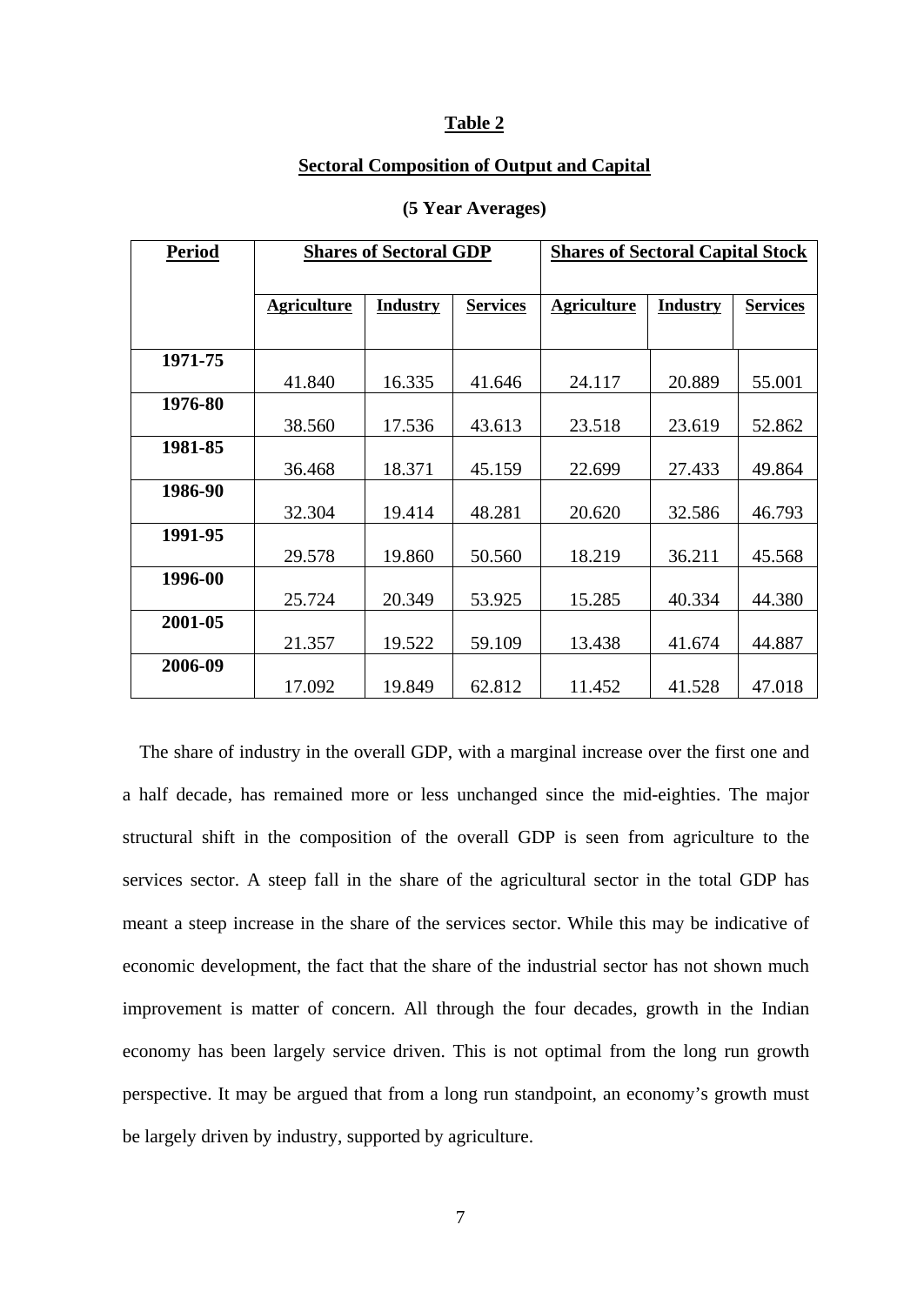A look at the sectoral shares of capital stock reveals certain significant trends. There has been a steep decline in the share of capital stock in agriculture especially since the late nineties. This is clearly the outcome of the decline in public investment in agriculture during the 1990s which in turn has correspondingly reduced private investment in that sector during the same period. The share of capital stock in the services sector has remained more or less constant since the early eighties. Another significant feature is the steep increase in the industrial sector's share of capital stock especially since the late 80s. This is due to the policies and initiatives undertaken since the late eighties to promote industry and further bolstered by the post-1991 economic reforms. However, in spite of the steep increase in the share of industrial capital stock, there has been a decline in the average growth rate in the industrial sector during the late nineties<sup>[5](#page-8-0)</sup>. Could this be linked to the performance of the agricultural sector and, in turn, to the decline in overall investment in agriculture during the 90s, is a question which needs to be examined.

Keeping in mind the issues discussed, we examine how far the growth rates across sectors are generally linked together. In particular, we wish to evaluate how the rate of growth in overall real GDP is influenced by the rate of growth in agriculture. The related important facet of the problem is whether the earlier pattern of linkages persists under the *new policy* regime. Going beyond this numerical part of the exercise, we shall examine the question of stable and adequate growth vis-à-vis the policy regarding public investment in different sectors. An issue that would be relevant in this regard is the *crowding-in* or *crowding-out* impact of public investment on private investment in respective sectors. This would be pertinent to the agricultural sector, in particular.

Proceeding on the above lines, the present exercise goes on to analyze the growth patterns in the various sectors, particularly agriculture and identify the *causes* for the

<span id="page-8-0"></span> <sup>5</sup> The average industrial growth declined from about 6.8% during the period 1991-95 to 4.68% during 1996-00.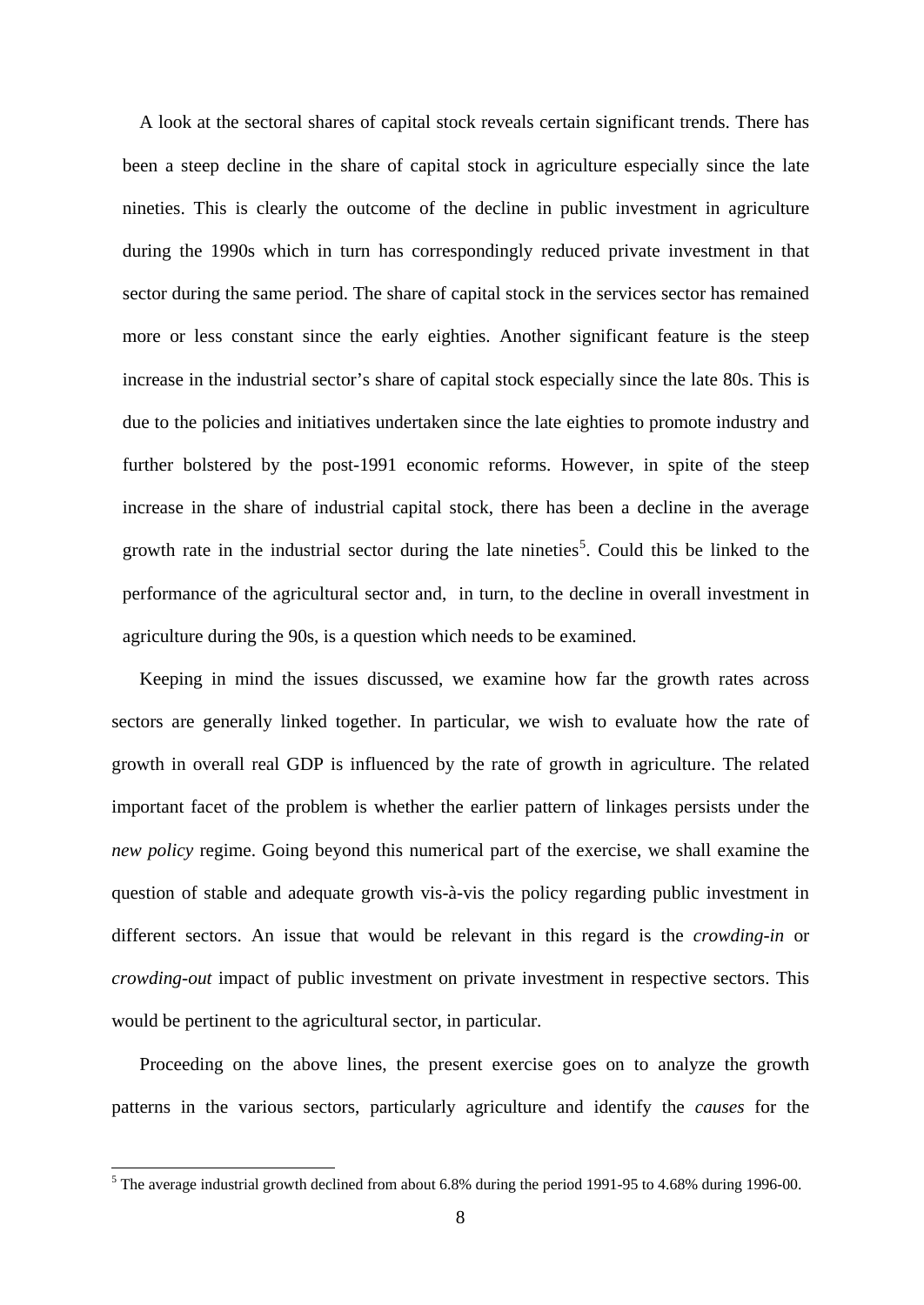observed patterns relating these to policies being followed. How far growth in agricultural or total GDP can be promoted by public investment is our primary focus. To ensure that one is not asking for too much, we also treat total government expenditure as endogenous so as to ensure that it is feasible.

### **2. Data and the Model**

Our broad *methodology* is as follows. *First*, a set of relationships is estimated to explain the factors responsible for growth in the *three* sectors namely, agriculture, industry, and services. These are then used to explain rate of growth in the overall GDP. Output for each of the sectors is measured as real *GDP at factor cost* (GDPFC) for the respective sector calculated at 1999-'00 prices. We adhere to the *CSO classification* of activities under the *three* sectors. Capital is measured as real net fixed capital stock in the respective sectors calculated also at 1999-'00 prices. Public investment in the agricultural and industrial sectors are measured as real net fixed capital formation by the public sector in agriculture and industry, measured at 1999- 00 prices. Private sector capital formation in agriculture and industry was calculated by subtracting public investment from the total investment into these sectors. Apart from the above variables, for the *agricultural sector* in particular, we have considered *two* other variables, namely, acreage under cultivation, and rainfall for the economy as a whole.

Total net sown area is used as a measure of acreage under cultivation. It is measured in terms of *million hectares*. Official data on net sown area are available up to the year 2005. For the period 2006-'08, the growth rates of net-sown area are extrapolated by taking the moving average of the previous two periods' growth rates. The variable rainfall considered is the All-India monsoon rainfall index calculated by the *Indian Institute of Tropical Meteorology*, Pune. Official data on this variable are available up to the year 2000. For the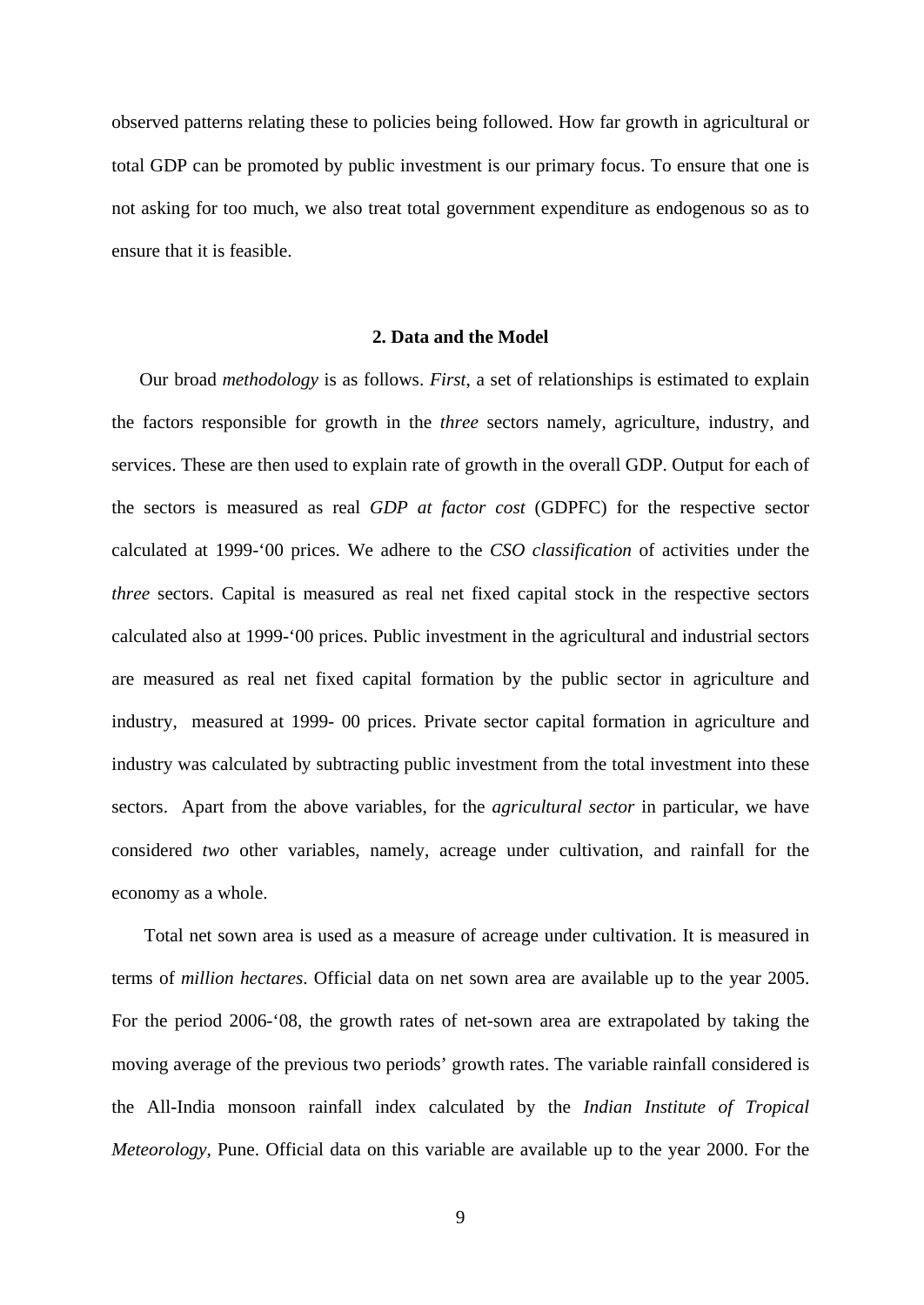period 2001-'08, data on this variable are extrapolated on the basis of available figures, stating the amount of rainfall as a percentage of the Long Period Average (LPA). The Long Period Average (LPA) considered in the study is the average of the All-India monsoon rainfall index over the period 1970- 2000.

Also, with regard to the *industrial* and *services* sectors, we have considered real government expenditure as an explanatory variable. Government expenditure is measured as aggregate revenue and capital expenditures of the central and state governments less defense expenditures and interest payments. It must be noted that we venture to combine both demand and supply factors in the determination of the overall level of economic activity in both industrial and services sectors. The agricultural sector is fully supply driven.

We use the implicit price deflator to calculate government expenditure in real terms at 1999-00 prices at *billions of rupees*. Data on all the other variables were taken from two major databases namely, *Handbook of Statistics on the Indian Economy* published by Reserve Bank of India, and the *National Accounts Statistics (NAS)* of India published by Central Statistical Organisation (CSO). The chosen sample period is *1970-71* through *2008- 09*.

| <b>NOTATION</b> | <b>VARIABLE</b>                                 |
|-----------------|-------------------------------------------------|
| ZAG             | Real GDP in the agricultural sector             |
| <b>ZIN</b>      | Real GDP in the industrial sector               |
| <b>ZSR</b>      | Real GDP in the services sector                 |
| <b>ZGDP</b>     | <b>Total real GDP</b>                           |
| KAG             | Real capital stock in the agricultural sector   |
| <b>KIN</b>      | Real capital stock in the industrial sector     |
| <b>KSR</b>      | Real capital stock in the services sector       |
| $\wedge$<br>ZAG | Real GDP growth rate in the agricultural sector |

We adopt the following notations in the *model* as is given below.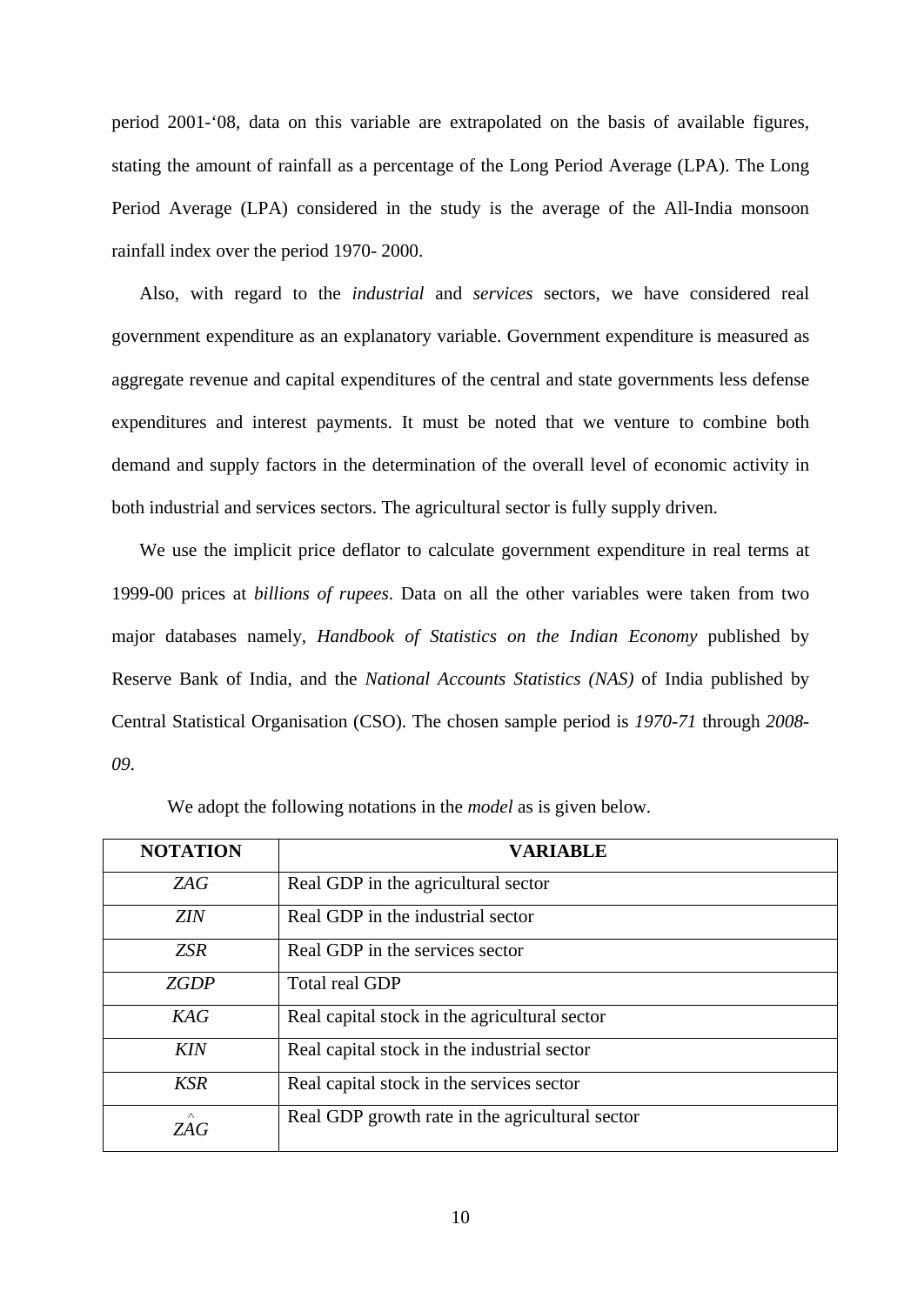| ZIN                          | Real GDP growth rate in the industrial sector.                    |
|------------------------------|-------------------------------------------------------------------|
| $\land$<br><b>ZSR</b>        | Real GDP growth rate in the services sector                       |
| $\overrightarrow{ZGDP}$      | Growth rate of total real GDP                                     |
| LAND                         | Growth rate of acreage under cultivation                          |
| KAG                          | Growth rate of real capital stock in the agricultural sector      |
| <b>KIN</b>                   | Growth rate of real capital stock in the industrial sector        |
| $\hat{KSR}$                  | Growth rate of real capital stock in the services sector          |
| ZPrInAg                      | Real Private Sector Investment in agriculture                     |
| <b>ZPubInAg</b>              | Real Public Sector investment in agriculture                      |
| ZtotInAg                     | Real total investment in agriculture                              |
| Z Pr InInd                   | Real Private Sector investment in Industry                        |
| <b>ZPubInInd</b>             | Real Public sector investment in Industry                         |
| GovtExp                      | <b>Aggregate Real Government Expenditure</b>                      |
| GovtExp                      | Growth rate of aggregate real government expenditure              |
| $\overline{G}$               | Existing Levels of real government expenditure                    |
| $G_{\scriptscriptstyle{PA}}$ | Policy adjustments in real government expenditure                 |
| $\overline{K}$               | Existing levels of aggregate real capital stock in agriculture    |
| $K_{\rho_A}$                 | Policy adjustments in aggregate real capital stock in agriculture |

The structural model in keeping with the foregoing discussion is as follows –

$$
Z\stackrel{\wedge}{AGR} = \alpha_0 + \alpha_1 * L\stackrel{\wedge}{AND} + \alpha_2 * K\stackrel{\wedge}{AG} + \alpha_3 * Z\stackrel{\wedge}{AG}(-1) + \alpha_4 * RAINFALL
$$
\n(2.1)

$$
\angle ZIND = \beta_0 + \beta_1 * \stackrel{\wedge}{KIN} + \beta_2 * \stackrel{\wedge}{ZAG} + \beta_3 * \stackrel{\wedge}{ZAG}(-1) + \beta_4 * \stackrel{\wedge}{GovtExp}
$$
(2.2)

$$
Z\hat{SRV} = \delta_0 + \delta_1 * Z\hat{AG} + \delta_2 * ZA\hat{G}(-1) + \delta_3 * Z\hat{IN} + \delta_4 * ZIN\hat{(-1)} + \delta_5 * K\hat{SR}
$$
  
+  $\delta_6 * GovtExp$  (2.3)

$$
\angle ZGDP = \gamma_0 + \gamma_1 * \angle AG + \gamma_2 * \angle IN + \gamma_3 * \angle SR
$$
 (2.4)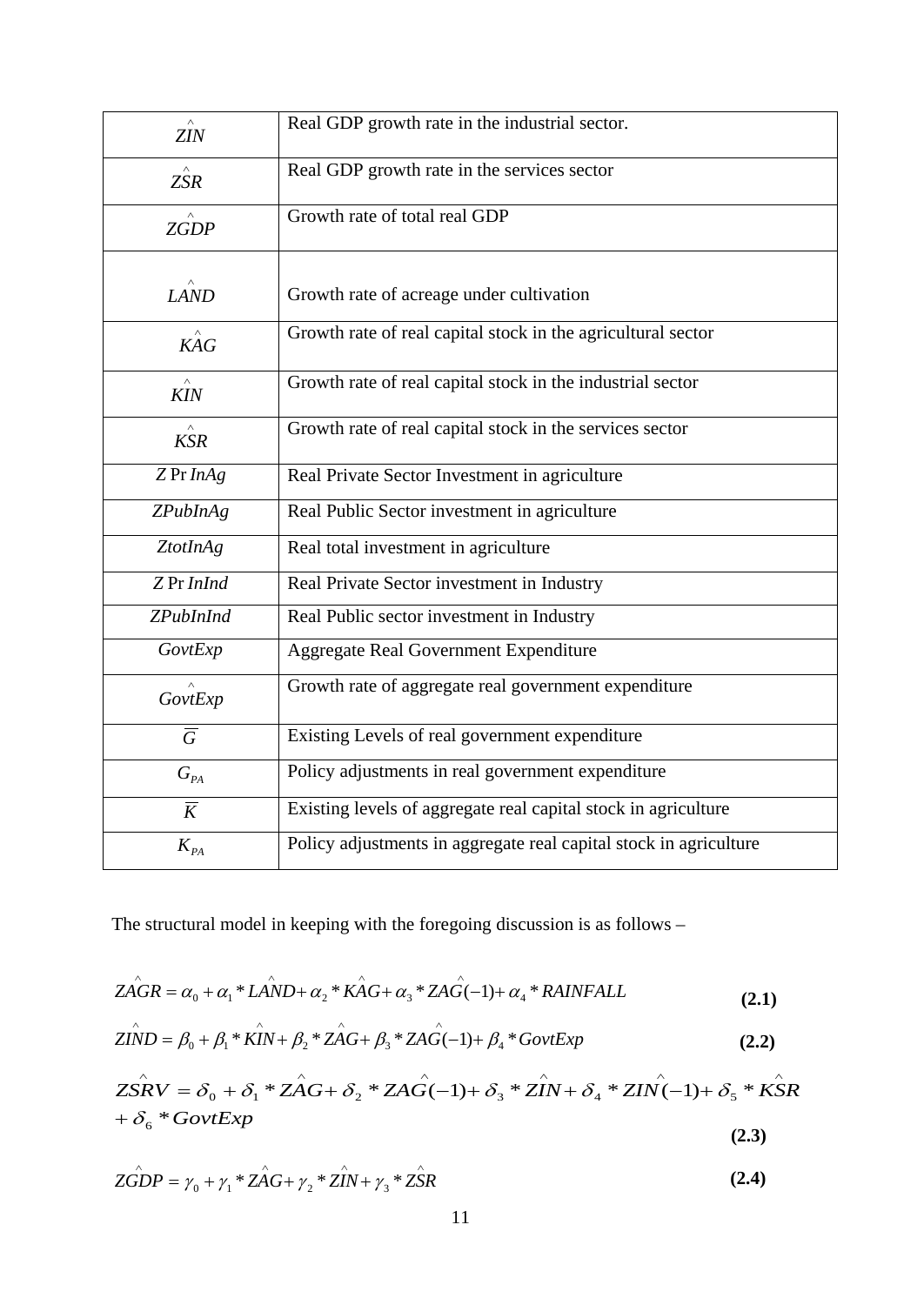| Z Pr $InAgr = \phi_0 + \phi_1 * ZPubInAg + \phi_2 * ZAG$ | (2.5) |
|----------------------------------------------------------|-------|
|                                                          |       |

$$
Z \Pr InInd = \eta_0 + \eta_1 * ZPubInInd + \eta_2 * ZIN + \eta_4 * Zto tInAg \tag{2.6}
$$

$$
GovtExp = \overline{G} + G_{PA}
$$
 (2.7)

$$
KAG = \overline{K} + K_{PA} \tag{2.8}
$$

An important feature of the above model that is relevant from a *theoretical* perspective is with regard to the treatment of *agricultural sector*. It relates to the question of whether agricultural output could be treated as *exogenous* or *endogenous*. There are studies such as Chaudhuri and Rao (2004), which examine whether agricultural performance in the *long run* could be truly considered as *exogenous*. As stated earlier, we have considered it to be *exogenous* in so far as it depends on acreage under cultivation, rainfall and capital stock. The question, however, is whether these variables are themselves influenced by the developments in other sectors. We leave this open for the present. We may also note here that the fourth equation of the model could be treated as an identity for each year. But we find it easier to estimate it so as to obtain an appropriate relationship. Fortunately it works well that way.

Another significant feature of the above model is the consideration of the relationship between *public* and *private* investment in *agriculture* as well as *industry* in order to understand whether public investment in these sectors leads to *crowding-in* or *crowding-out* of private investment. A noteworthy feature of the model is the endogenity of aggregate real government expenditure as well as real capital stock in the agricultural sector. Both these variables are considered here as the sum of their existing levels, and changes in their levels resulting from policy adjustments. In the present study, four different policy adjustments are considered, the details of which are discussed in section 4.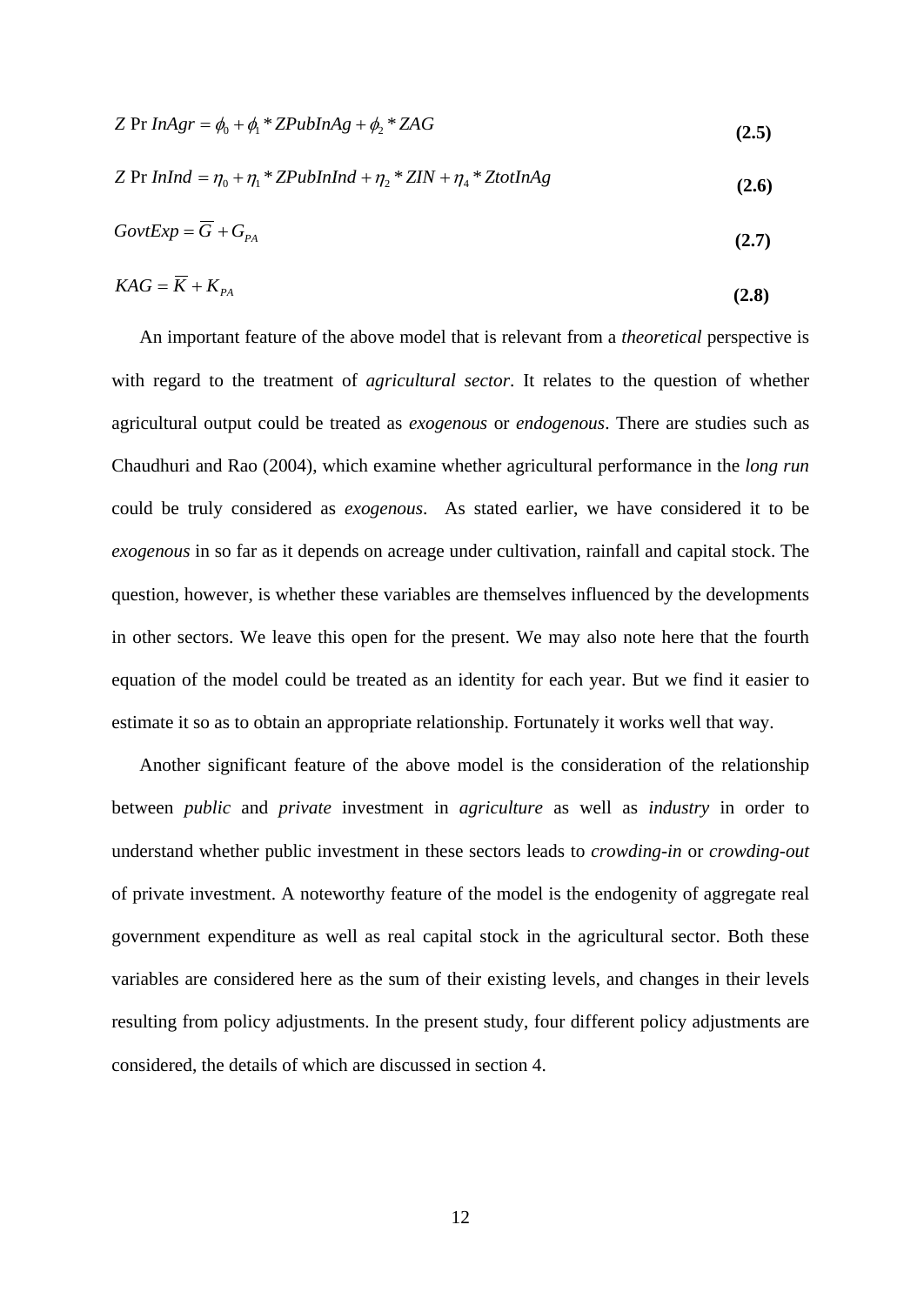## **3. Empirical Results**

Before going into the estimation of the model, stationarity of the relevant variables was looked into on the basis of the *Augmented Dickey – Fuller (ADF) test*. The results are indicated in the table no. 3, below.

## **Table 3**

| <b>VARIABLE</b>          | <b>LEVEL</b> | <b>FIRST</b>      | <b>INFERENCE</b>              |
|--------------------------|--------------|-------------------|-------------------------------|
|                          |              | <b>DIFFERENCE</b> |                               |
| <b>ZAG</b>               | $-3.032$     | $-11.221$         | Nonstationary $-I(1)$         |
| <b>ZAG</b>               | $-10.736$    |                   | Stationary - $I(0)$           |
| ZIN                      | 1.009        | $-3.415$          | Nonstationary $-I(1)$         |
| $\wedge$<br><b>ZIN</b>   | $-4.877$     |                   | Stationary - $I(0)$           |
| $\land$<br><b>ZSR</b>    | $-4.833$     |                   | Stationary - I(0)             |
| <b>ZGDP</b>              | $-7.679$     |                   | Stationary - $I(0)$           |
| $\wedge$<br><b>LAND</b>  | $-8.295$     |                   | Stationary $-I(0)$            |
| $K\overset{\wedge }{AG}$ | $-3.916$     |                   | Stationary $-I(0)$            |
| $\land$<br><b>KIN</b>    | $-1.302$     | $-3.831$          | Nonstationary $-I(1)$         |
| $\wedge$<br><b>KSR</b>   | $-5.582$     |                   | Stationary $-I(0)$            |
| ZPrInAg                  | $-2.652$     | $-9.462$          | Nonstationary $-I(1)$         |
| ZPubInAg                 | 0.868        | $-3.299$          | Nonstationary $-I(1)$         |
| Z Pr InInd               | 1.476        | $-3.554$          | Nonstationary $-I(1)$         |
| <b>ZPubInInd</b>         | $-1.337$     | $-5.208$          | Nonstationary $-I(1)$         |
| ZtotInAg                 | $-1.672$     | $-9.347$          | Nonstationary $-I(1)$         |
| GovtExp                  | 1.985        | $-5.263$          | Nonstationary $-I(1)$         |
| $\wedge$<br>GovtExp      | $-7.624$     |                   | Stationary $-I(0)$            |
| <b>RAINFALL</b>          | $-7.005$     |                   | Stationary $-\overline{I}(0)$ |

## **Results of the Augmented Dickey Fuller (ADF) Test on the variables**

\* In a couple of cases, we had to use 5 or 10 per cent level of significance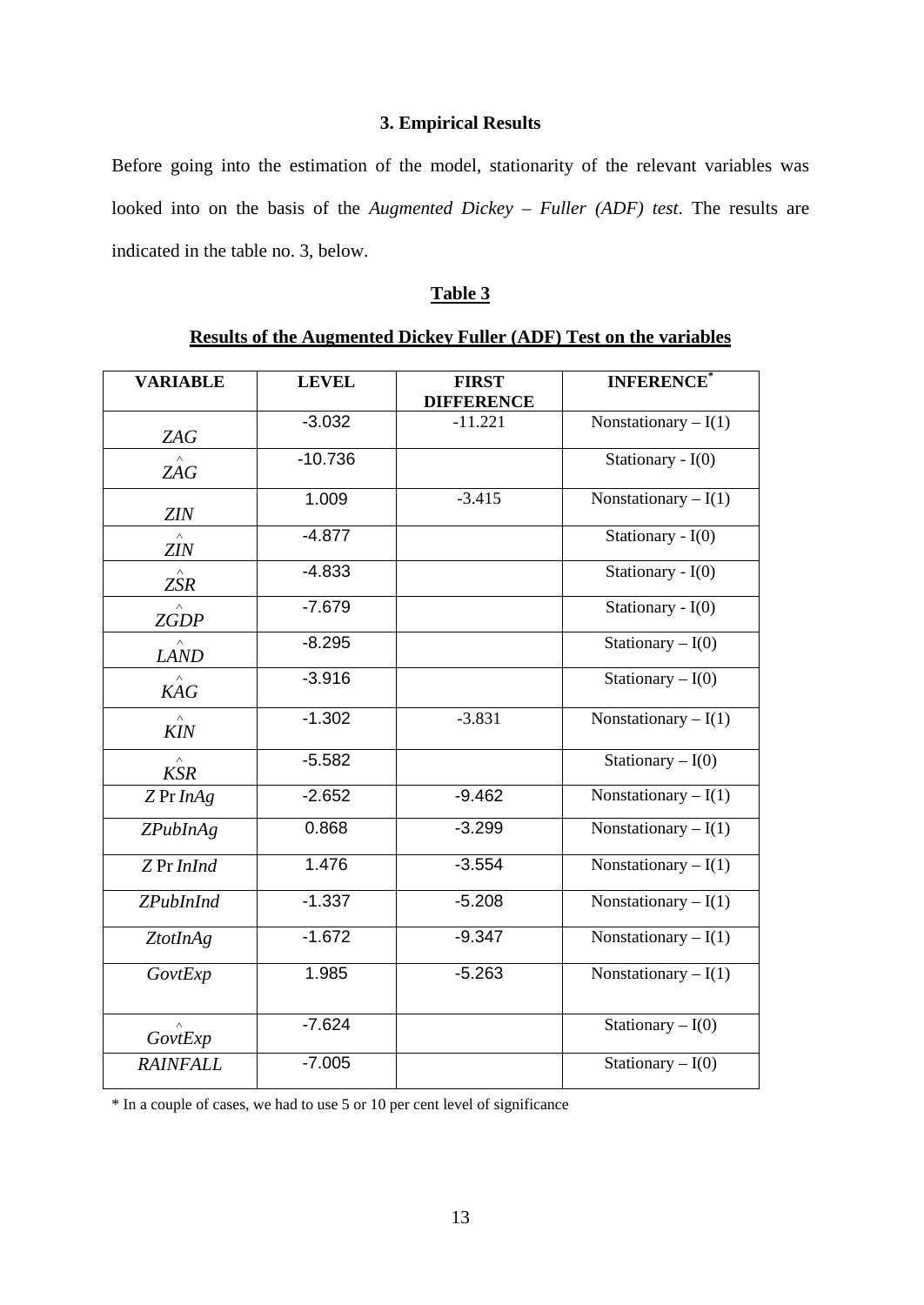#### **3.1 Sectoral Growth Rates**

The specified model was estimated using the *Ordinary Least Squares (OLS)* with specification of each equation in conformity with the stationarity requirements. The sample period for the equations is 1970- 2008. The results are presented as follows<sup>[6](#page-14-0)</sup>. For *agricultural* output, we have the estimated equation as:

$$
\hat{ZAG} = -19.149 + 0.820^* LAND - 0.409^* ZAG(-1) + 0.026^* RAINFALL + 0.555^* KAG(-3) + 5.454^* DUM1
$$
\n(3.84\*)  
(3.1)

$$
R^2 = 0.89
$$
  $\overline{R}^2 = 0.88$  *Durbin*<sub>–</sub>*h* = -0.176

Although rainfall is one of the explanatory variables in the above estimated equation, it does not fully capture the outliers associated with some of the drought years. For this reason, we also include the dummy variable DUM1 which takes into account such specific years namely, 1976-'77 and 1979-'80. These were specific drought years which were characterized by negative output growth rates. DUM1 is assigned a value of -1 for the year 1976-'77. For the year 1979-'80, DUM1 was assigned a value of -2, to suitably account for the severe drought conditions during this year which resulted in a highly negative output growth rate of about -12.7 per cent.

With respect to *industry* we have the corresponding output equation as follows:

$$
ZIN = 2.891 + 0.899 * D(KIN) + 0.365 * ZAG + 0.250 * ZAG(-1)
$$
  
+ 0.095 \* Gov $Exp(-1)$  + 6.221 \* DUM 2  
+ 0.095 \* Gov $Exp(-1)$  + 6.221 \* DUM 2  
 $R^2 = 0.60$   $\overline{R}^2 = 0.54$   $D.W = 2.18$  (3.2)

A dummy variable is included in the above model to take account of specific outliers which could not be captured by the other independent variables incorporated in the model. In

<span id="page-14-0"></span> <sup>6</sup> The figures in the brackets in each equation indicate the *t-values* of the respective coefficients. The *t-values* are appended with a \* notation wherein, \* indicates significance at 5per cent level whereas, \*\* indicates significance at 1per cent level.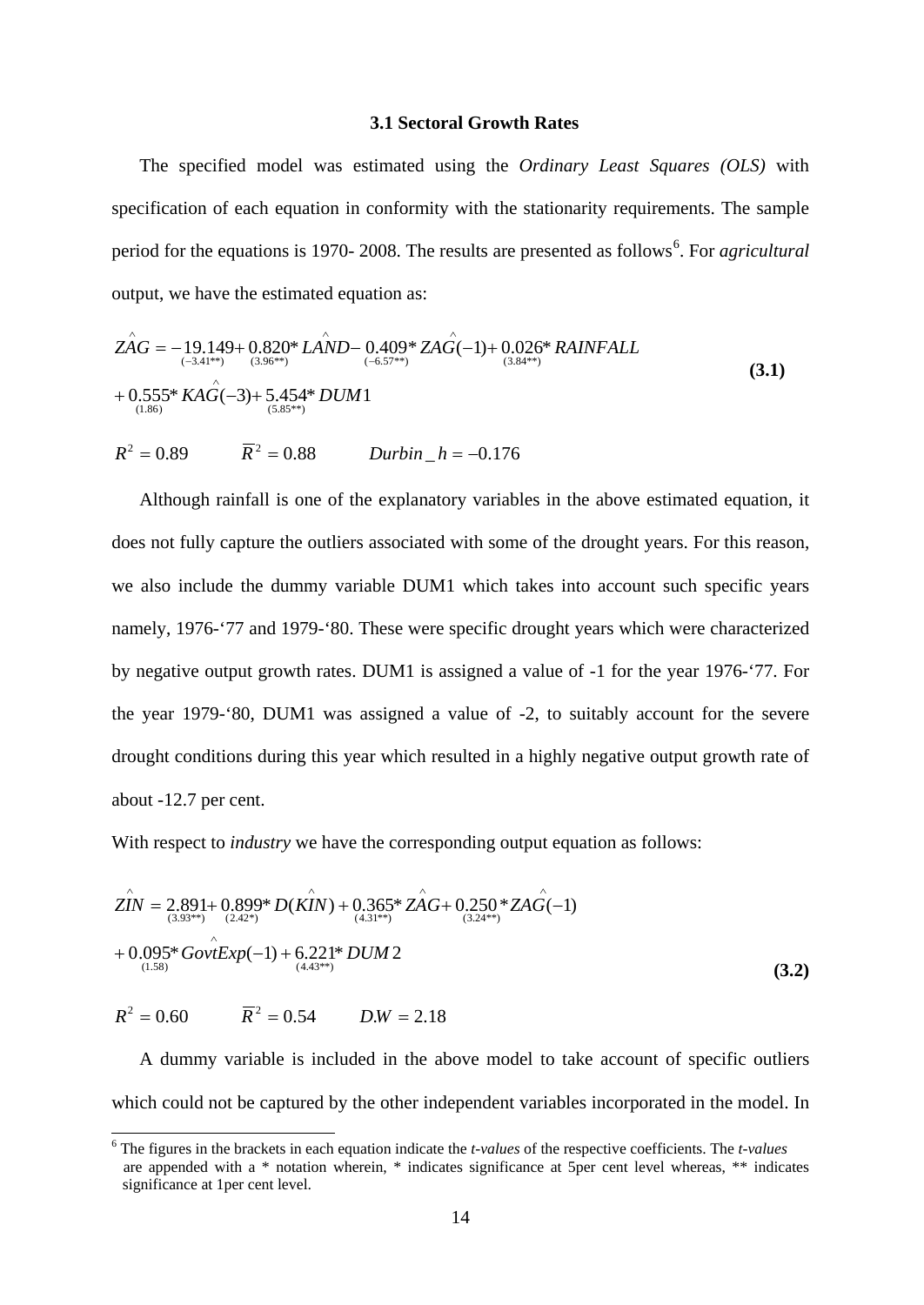particular, monetary and fiscal stimuli which we do not introduce would have definite impact on industry. These effects are sought to be captured by the dummy variable DUM2. The dummy variable is considered for the years 1994-'95, 1995-'96, and 2002-'03. It takes a value of 1 for each of these years and 0 for the other years.

For the services sector, the estimated equation is as follows:

$$
Z\hat{S}R = 2.961 + 0.230^* KSR(-1) + 0.144^* ZIN(-2) + 0.00428^* D(GovtExp)
$$
  
+ 0.148^\* ZAG + 0.181^\* ZAG(-1) + 3.914^\* DUM3  
+ 0.148^\* ZAG + 0.181^\* ZAG(-1) + 3.914^\* DUM3  

$$
R^2 = 0.70 \qquad \qquad \overline{R}^2 = 0.64 \qquad D.W = 1.79
$$
 (3.3)

The dummy variable DUM3 is considered for three outlier time periods, namely, 1978- '79, 1995-'96, and 2008-'09. It takes a value of -1 for the years 1978-'79 and 2008-'09, a value of 1 for the year 1995-'96, and 0 for the remaining years.

Finally we link the three sectoral growth rates with the overall GDP growth rate by the following equation:  $(-2.06^*)$   $(30.87^{**})$   $(12.61^{**})$   $(13.35^{**})$   $(-1.02)$   $(3.4)$ − 0.114\* SLOPEDUMAGR + 0.149\* SLOPEDUMSER − 0.314\* AR(1)<br>
← (-4.89\*\*) *ZGDP* = −0.368+ 0.371\* ZA*G*+ 0.199\* ZIN+ 0.482\* ZSR− 0.290\* DUM 4<br>  $\frac{(12.06*)}{(12.06*)}$   $\frac{(30.87**)}{(30.87**)}$ ∧ ∧ ∧ −  $\hat{E}DP = -0.368 + 0.371 * \hat{ZAG} + 0.199 * \hat{ZIN} + 0.482 * \hat{ZSR} -$ 

 $R^2 = 0.99$   $\overline{R}^2 = 0.99$   $D.W = 1.84$ 

The estimated coefficients reflect the average shares of the respective sectors in the total GDP. Since the time period of study is from 1970-'71 onwards, it can be said that the average share of agricultural sector in the total GDP from 1970-'71 to about 1989-'90 was around 37 per cent , and those of the industrial and services sectors were around 20per cent and 48per cent respectively. We have incorporated two slope dummies and one intercept dummy variable to take care of the structural changes since the early nineties. The slope dummy for the agricultural sector is SLOPEDUMAGR and that for the services sector is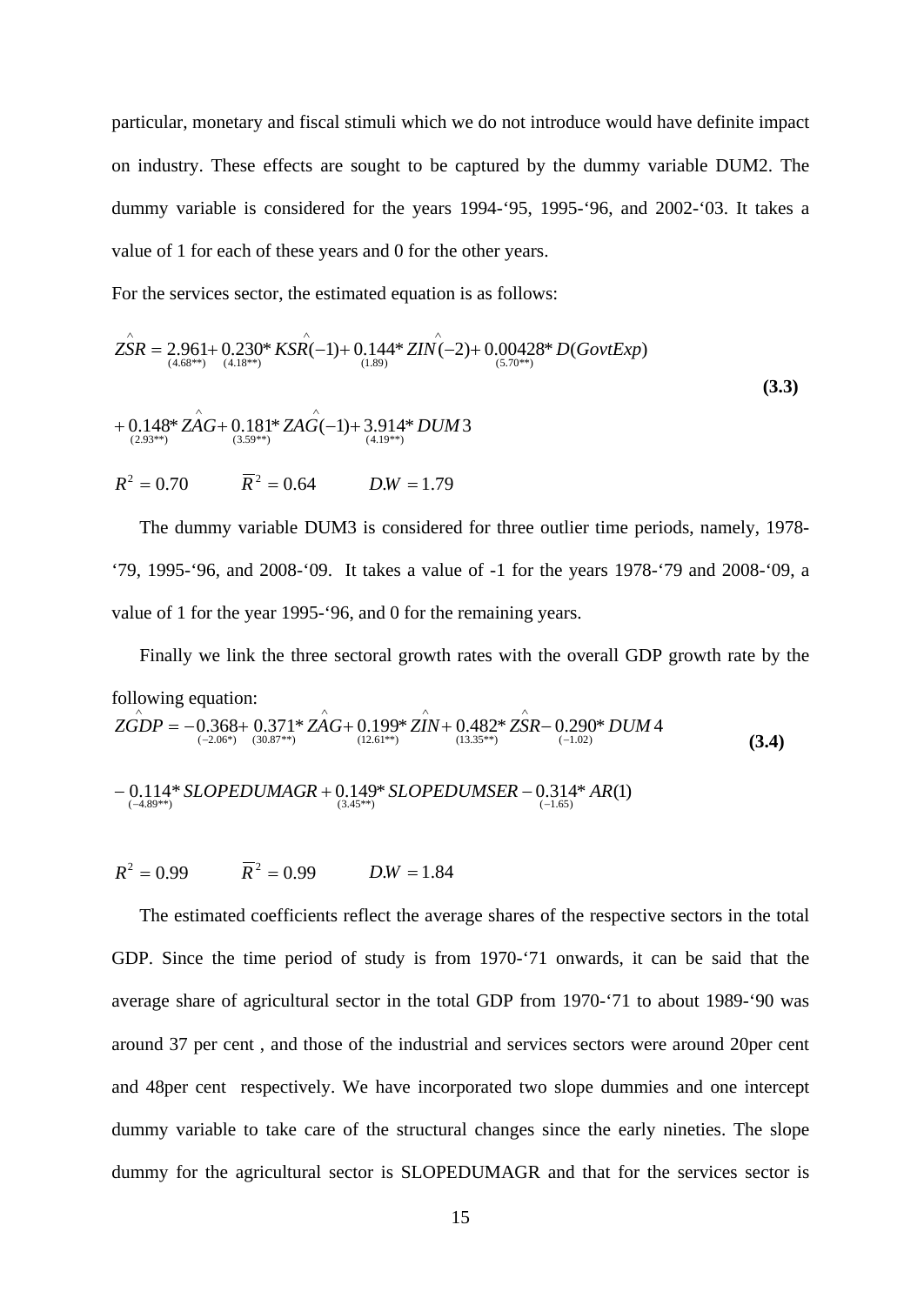SLOPEDUMSER. As expected, the sign of the agricultural sector slope dummy is negative, indicating a decline in its share in the total GDP. The sign of the services sector slope dummy is positive, indicating an increase in its share in the total GDP. Thus from the nineties onwards, the average shares of the respective sectors in the total GDP have gone up for Services from 48per cent to 63per cent and gone down for agriculture from 37per cent to 26 per cent . The contribution of industry remains unchanged at about 20per cent. DUM4 is the intercept dummy used in consonance with the slope dummies. As expected, the overall fit of the equation is very good, in keeping with the fact that this more or less approximates an identity as stated earlier.

On the whole, the general fit of the *four* estimated equations is very good. The equations clearly bring out the linkages that exist among the three sectors implying that poor performance of any sector, particularly agriculture, would affect the performance of the other sectors of the economy and thereby, the economy on the whole. Agriculture enters into the industrial sector equation as an independent variable, and agricultural and industrial sectors enter as independent variables in the service sector equation. If the above *four* equations are viewed as a system of simultaneous equations comprising four endogenous variables, we can see that the solution of this system is obtained recursively.

#### **3.2 The Crowding-in of Investment**

The relationship between *public* and *private* investments in the agricultural as well as industrial sector is examined for the sample period 1970- 2007 as follows.

$$
D(Z \Pr{InAg}) = 319.92 + 0.557 * D(ZPubInAg) + 10091.49 * DUMAG - 0.378 * AR(1)
$$
 (3.5)

$$
R^2 = 0.70
$$
  $\overline{R}^2 = 0.67$   $DW = 2.00$ 

*Public* investment seems to notably *crowd-in private* investment in agriculture. This is seen from the large, positive and highly statistically significant coefficient of public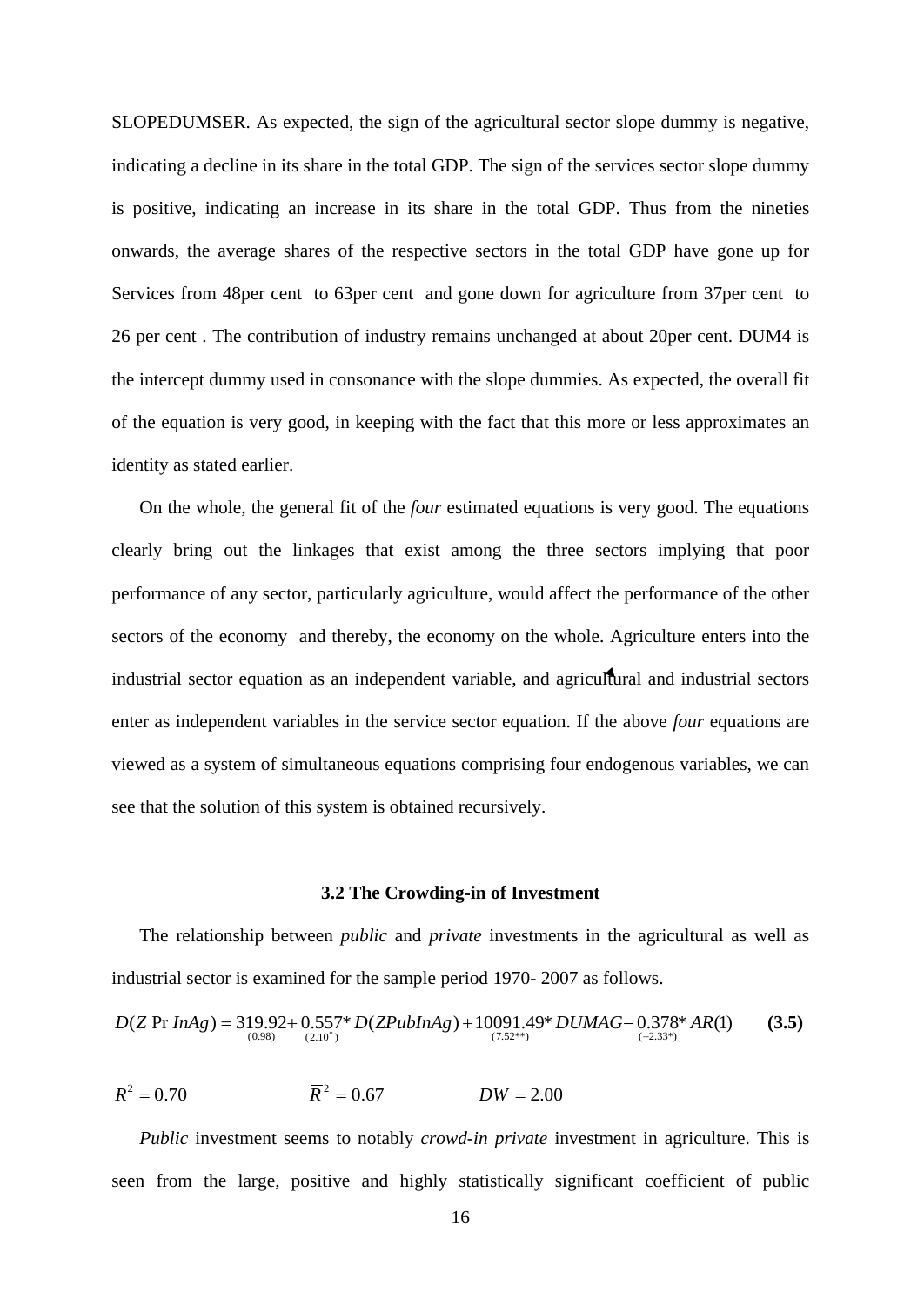investment in the above equation. DUMAG is a dummy variable which is equal to -1 for the years 1991 and 2003, and +1 for the two years 1990 and 1999, takes care of exceptional years of the two types.

For the *industrial* sector, the estimated equation is as follows -

 $+ 29048.13 * DUMIN + 0.182 * AR(1)$  $D(Z \Pr{InInd}) = -8575.513 + 0.755 * D(ZPubInInd(-1)) + 1.105 * D(ZIN) + 0.714 * D(ZtotInAg)$ <br>  $(6.52^{**})$ <br>  $(1.98^*)$  $(5.85**)$  $(-2.61)$   $(2.12^*)$   $(6.52^{**})$   $(1.98^*)$ 

$$
R^2 = 0.81 \qquad \qquad \overline{R}^2 = 0.78 \qquad \qquad DW = 1.90 \tag{3.6}
$$

The clear indication is that *public* investment significantly *crowds-in* private investment more strongly in the industrial sector than in the agricultural sector. However, the impact is seen to occur with a one-period lag. Private investment in industry is also significantly influenced by the total investment in agriculture as well as by aggregate real output in the industrial sector. DUMIN is a dummy variable equal to -1 for the years 2000 and 2007, and +1 for the years 2003, 2004 and 2008, which are outliers. One can infer from the above *two* equations that the *crowding-in* process is quite strong in both the agricultural and the industrial sectors. Thus, any policies to boost investments in these sectors would necessarily require the public sector to play a pivotal role so as to trigger significant private sector investments into the respective sectors.

#### **4. Policy Implications of the Model**

We now turn to examine the implications of the estimated structural model. For this, we undertake four *counterfactual simulation exercises* under alternative policy scenarios. All of these relate to public investment in agriculture. To ensure validity of the exercise, let us first look at the accuracy of the estimated model, using the *Root Mean Square Percentage Error* (RMSPE) criterion. The critical endogenous variables in the model are chosen for this test for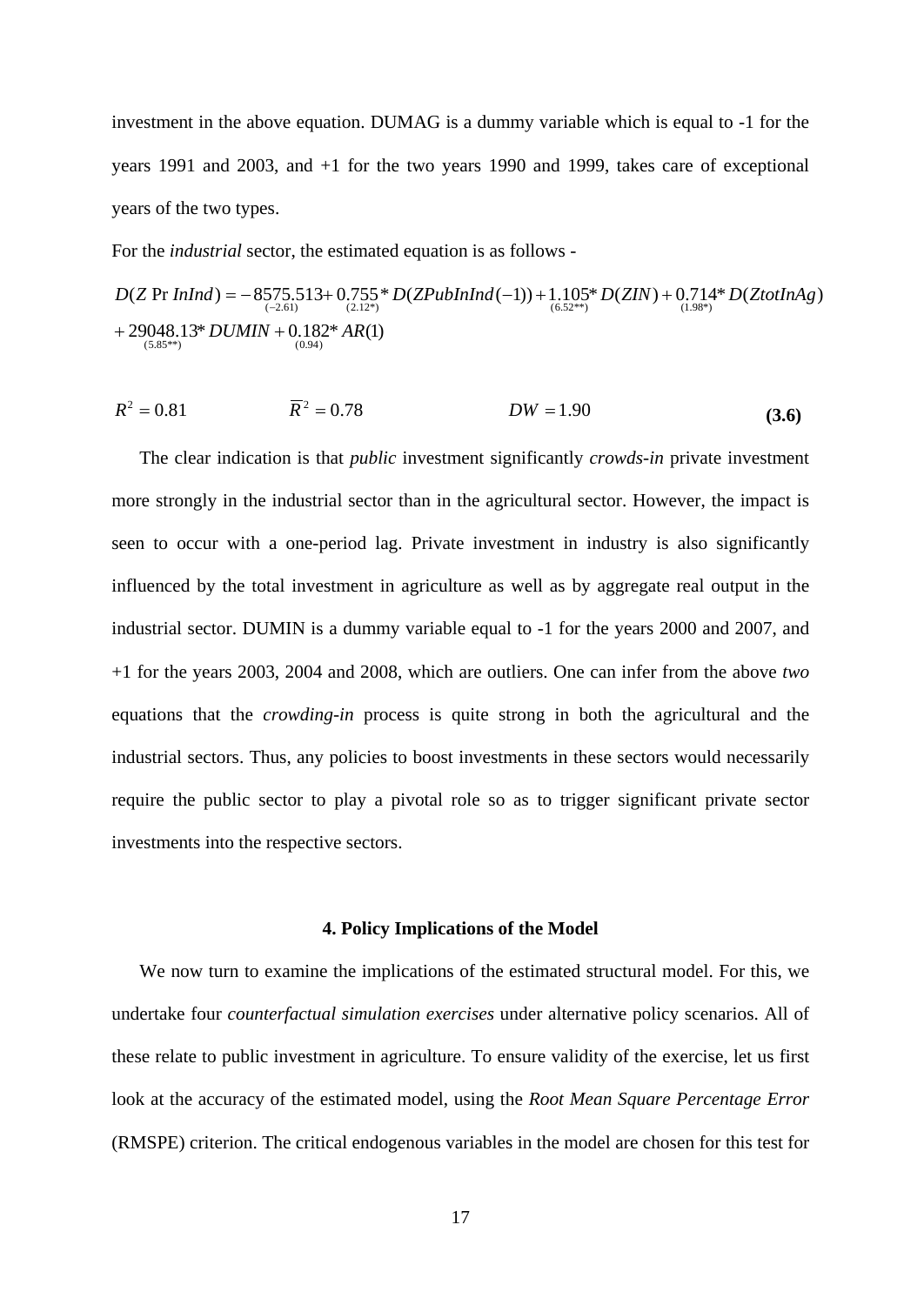different time periods within the overall sample period. The calculated values reported in Table A.1 appendix A, indicate that the predictive performance of the model is fairly good. However, the deviation is relatively high for agricultural output for the period 2000-01 through 2007-08. This is expected in view of the high fluctuation that has characterized agricultural performance over this period. Nevertheless, the model as a whole performs reasonably well for the entire sample period and appears to be considerably good for policy analysis. The fact that the turning points in the dependent variables are very well captured is reassuring.

The four simulation exercises focusing on the policy for *public* investment in agriculture, for the period 1995-2008 are as follows :-

(a)Scenario A – The level of public investment in agriculture in fixed at a sustained level of Rs. 100 billion for each year.

(b) Scenario B – The growth rate of real public investment in agriculture is taken to be 10 per cent higher than the actual rate.

 $(c)$ Scenario C – The rate of real public investment in agriculture (i.e., public investment as a percentage of overall GDP) is fixed at 0.5 percent.<sup>[7](#page-18-0)</sup>

(d) Scenario D- The rate of real public investment in agriculture is fixed at 1 percent.

We analyze the impact of these changes on the levels of private investment in agriculture, and then, on the sectoral growth rates. As stated earlier, increase in *public* investment into agriculture will have to be supported by a corresponding increase in the overall government expenditure which must look manageable. Higher growth in agriculture will raise growth rates in industry and services. The results are reported in Tables 4, 5A, 5B, and 6. In table 4,

<span id="page-18-0"></span> $7$  The actual rate of public investment in agriculture has remained well below 0.5% during the latter half of 90s, right up to the year 2006.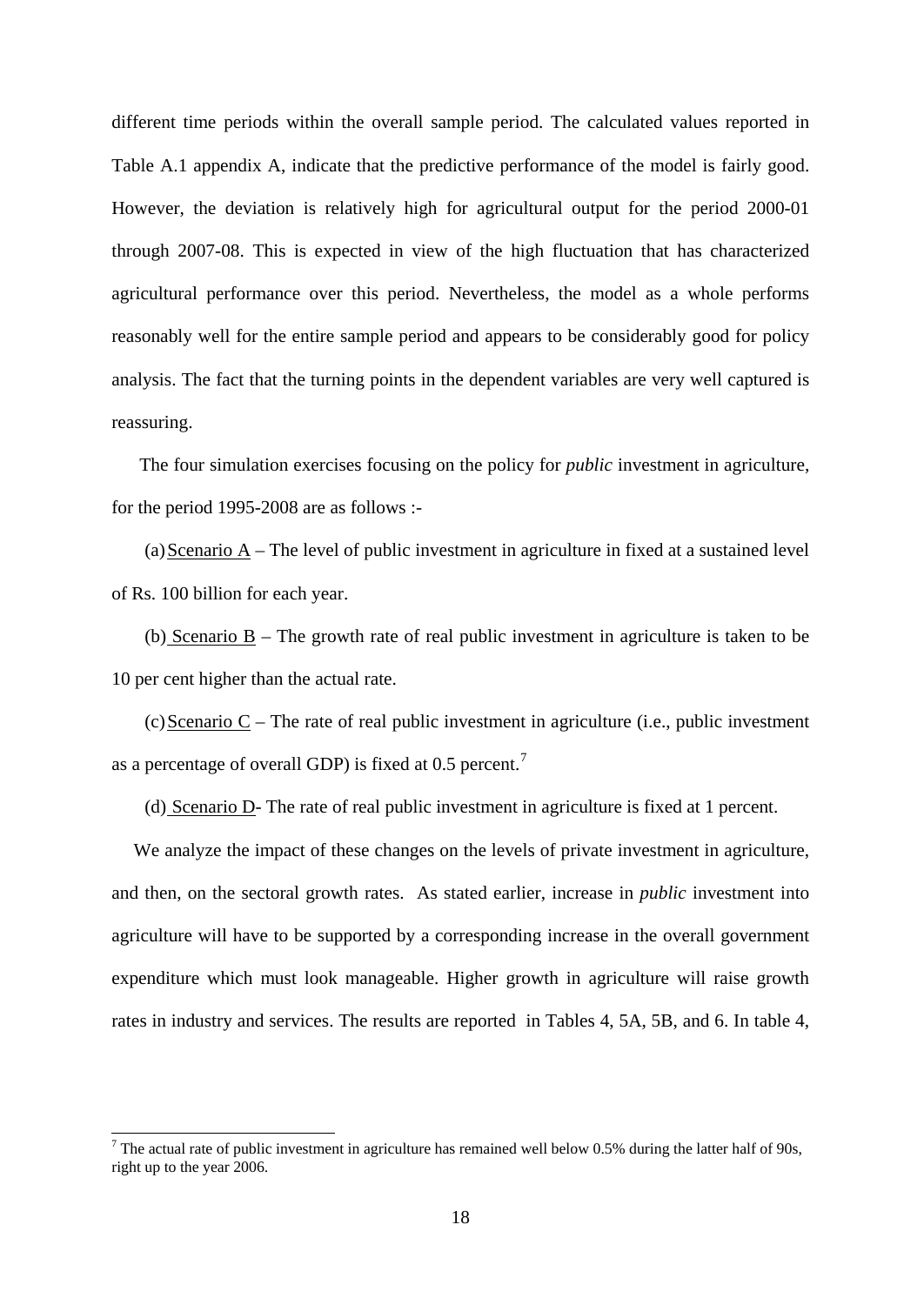we show the crowding-in effect of public investment on private investment in agriculture. In tables 5A and 5B, we show the impact of these changes on the sectoral growth rates<sup>[8](#page-19-0)</sup>.

## **Table 4**

## **Crowding-in Effect of Public Investment on Private Investment in Agriculture**

| <b>YEAR</b> | <b>Scenario A</b> | <b>Scenario B</b> | <b>Scenario C</b> | <b>Scenario D</b> |
|-------------|-------------------|-------------------|-------------------|-------------------|
| 1995-96     |                   |                   |                   |                   |
|             | 24.26             | 0.40              | 6.68              | 46.41             |
| 1996-97     | 28.35             | 3.68              | 13.59             | 56.69             |
| 1997-98     |                   |                   |                   |                   |
|             | 36.97             | 5.67              | 23.65             | 68.45             |
| 1998-99     | 36.04             | 10.71             | 27.53             | 73.43             |
| 1999-00     | 30.47             | 13.79             | 22.31             | 73.15             |
| 2000-01     | 32.07             | 15.56             | 24.55             | 79.04             |
| 2001-02     | 24.58             | 26.08             | 18.53             | 75.47             |
| 2002-03     | 32.17             | 25.09             | 28.54             | 87.36             |
| 2003-04     | 20.47             | 45.51             | 23.46             | 87.56             |
| 2004-05     | 8.70              | 69.97             | 14.56             | 83.84             |
| 2005-06     | $-3.54$           | 99.70             | 7.38              | 82.98             |
| 2006-07     | $-22.23$          | 146.01            | $-3.34$           | 78.23             |
| 2007-08     | $-37.31$          | 201.40            | $-13.81$          | 73.89             |
| 2008-09     | $-54.66$          | 267.98            | $-24.63$          | 74.59             |

#### **(Rupees Billion)**

The results in table no. 4 indicate that there is significant crowding-in effect of public investment on private investment in agriculture. The last few entries in columns 1and 3 are negative. Lest it be interpreted as crowding-out effect of public investment let us note that

<span id="page-19-0"></span><sup>&</sup>lt;sup>8</sup> In these tables, we only show the changes in the respective variables. Changes here refer to the difference between the simulated values and the baseline solution. We present the baseline values for certain important variables in appendix B. The baseline values of the exogenous variables are the actual values, and for the endogenous variables are the solved values.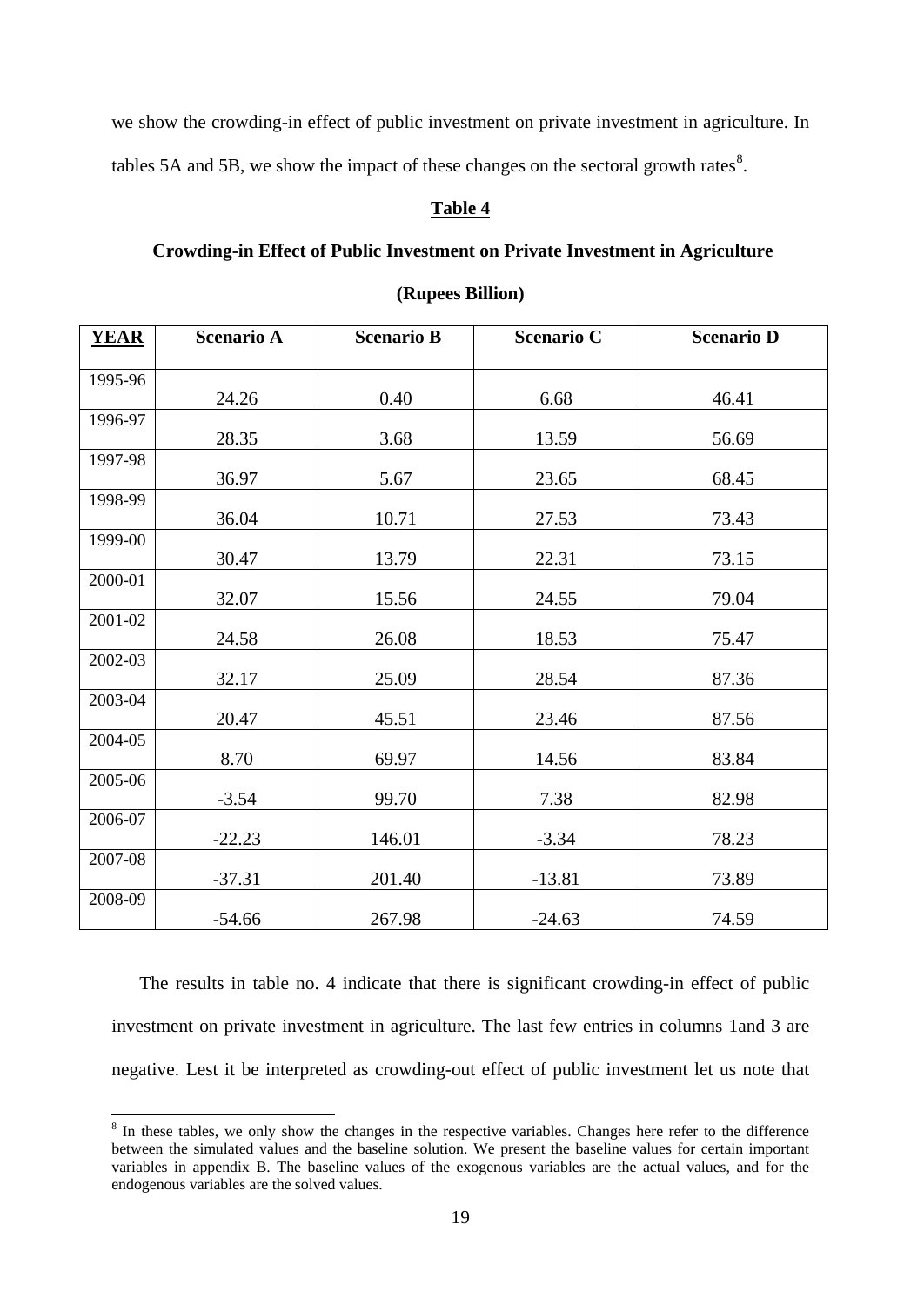this is due to the fact that during these years, the rate of public investment in agriculture was more than 0.5% and its magnitude was more than Rs. 100 billion. This apparent perversity gets reflected in all other subsequent calculations. For this reason, we may focus on the sample period up to 2005-06.

## **Table 5A**

## **Increase in Growth Rates Under Different Scenarios**

| Year    | <b>Scenario A</b>  |                 |                 | <b>Scenario B</b> |                    |                 |                 |                  |
|---------|--------------------|-----------------|-----------------|-------------------|--------------------|-----------------|-----------------|------------------|
|         | <b>Agriculture</b> | <b>Industry</b> | <b>Services</b> | <b>Total GDP</b>  | <b>Agriculture</b> | <b>Industry</b> | <b>Services</b> | <b>Total GDP</b> |
| 1995-96 |                    |                 |                 |                   |                    |                 |                 |                  |
| 1996-97 | $0.07\,$           | 0.11            | 0.21            | 0.16              | 0.00               | 0.12            | 0.01            | 0.03             |
|         | $-0.07$            | 0.28            | 0.04            | 0.05              | $-0.05$            | $-0.18$         | 0.02            | $-0.04$          |
| 1997-98 | $-0.03$            | 0.01            | 0.14            | 0.07              | $-0.08$            | $-0.02$         | 0.05            | 0.00             |
| 1998-99 | 0.70               | 0.39            | 0.22            | 0.44              | 0.12               | $-0.10$         | 0.03            | 0.05             |
| 1999-00 | 0.40               | 0.17            | $0.07\,$        | 0.21              | $0.15\,$           | 0.21            | 0.05            | 0.11             |
| 2000-01 |                    |                 |                 |                   |                    |                 |                 |                  |
|         | 0.64               | 0.12            | 0.15            | 0.34              | 0.04               | 0.00            | 0.04            | 0.04             |
| 2001-02 | 0.61               | 0.58            | 0.20            | 0.43              | 0.16               | 0.24            | 0.16            | 0.18             |
| 2002-03 | 0.46               | 0.11            | 0.21            | 0.31              | 0.21               | 0.13            | $-0.07$         | $0.07\,$         |
| 2003-04 | 0.58               | 0.14            | 0.20            | 0.33              | 0.30               | $-0.19$         | 0.36            | 0.25             |
| 2004-05 | 0.46               | 0.08            | 0.06            | 0.22              | 0.66               | 0.68            | 0.36            | 0.56             |
| 2005-06 | 0.46               | 0.17            | 0.04            | 0.22              | 0.31               | 0.33            | 0.35            | 0.34             |
| 2006-07 | 0.08               | $-0.12$         | $-0.07$         | $-0.03$           | 0.86               | 0.74            | 0.66            | 0.78             |
| 2007-08 | $-0.01$            | 0.03            | $-0.13$         | $-0.05$           | 1.08               | 0.79            | 0.82            | 0.98             |
| 2008-09 | $-0.24$            | $-0.22$         | $-0.22$         | $-0.26$           | 1.76               | 1.21            | 1.06            | 1.38             |

## **(Percent per Annum)**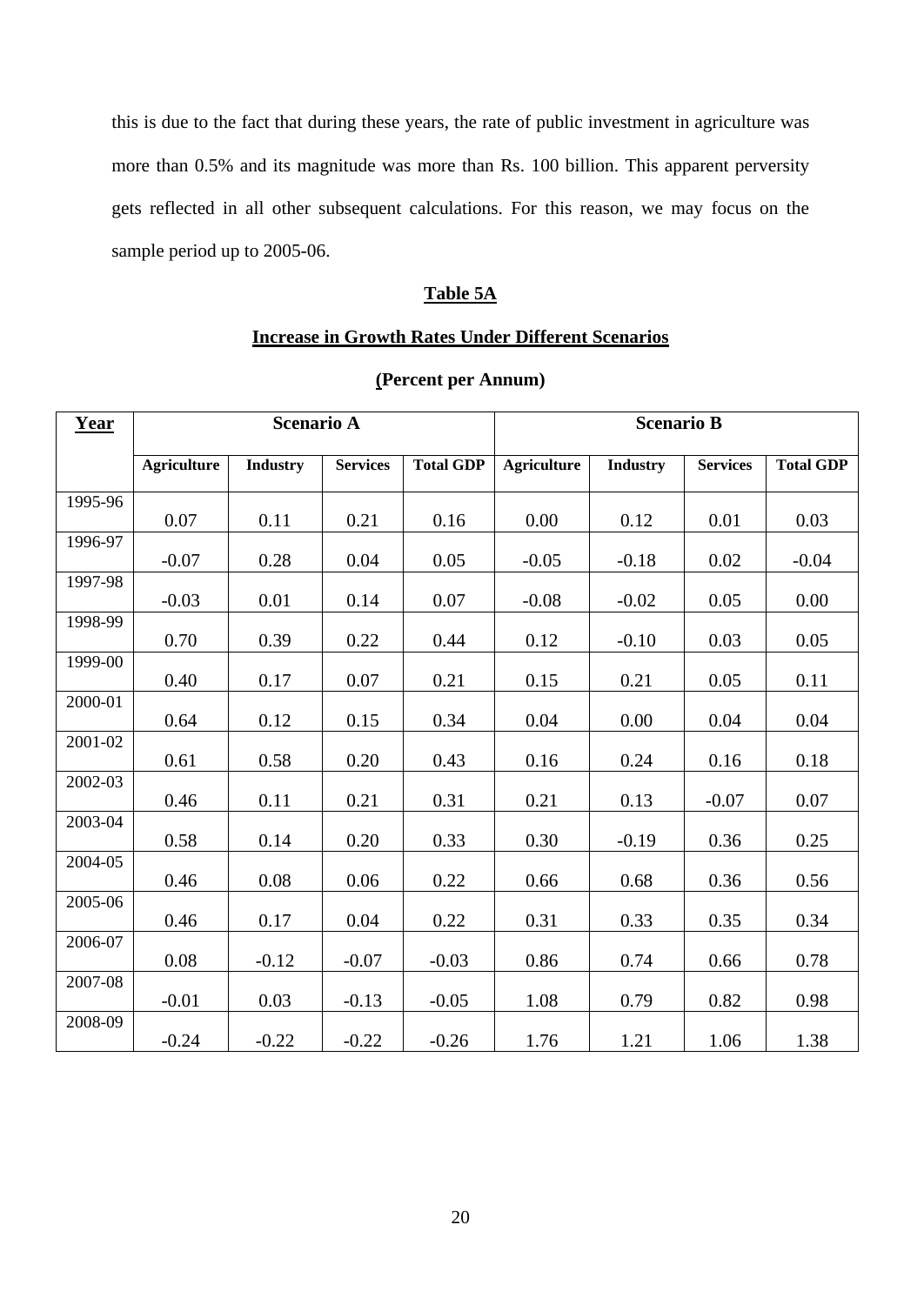#### **Table 5B**

### **Increase in Growth Rates Under Different Scenarios**

| Year    | <b>Scenario C</b>  |                 |                 |                  | <b>Scenario D</b>  |                 |                 |                  |
|---------|--------------------|-----------------|-----------------|------------------|--------------------|-----------------|-----------------|------------------|
|         | <b>Agriculture</b> | <b>Industry</b> | <b>Services</b> | <b>Total GDP</b> | <b>Agriculture</b> | <b>Industry</b> | <b>Services</b> | <b>Total GDP</b> |
| 1995-96 | $-0.11$            | $-0.05$         | 0.07            | $-0.02$          | 0.01               | $-0.01$         | 0.39            | 0.18             |
| 1996-97 | 0.09               | 0.11            | $-0.02$         | 0.05             | 0.06               | 0.92            | 0.12            | 0.28             |
| 1997-98 | 0.01               | 0.19            | 0.13            | 0.10             | $-0.10$            | $-0.08$         | 0.08            | $-0.01$          |
| 1998-99 | 0.23               | 0.27            | 0.13            | 0.20             | 1.19               | 0.72            | 0.30            | 0.74             |
| 1999-00 | 0.34               | 0.11            | 0.04            | 0.16             | 0.93               | 0.22            | 0.28            | 0.53             |
| 2000-01 | 0.44               | $-0.08$         | 0.15            | 0.23             | 1.25               | 0.61            | 0.48            | 0.81             |
| 2001-02 | 0.44               | 0.43            | 0.10            | 0.28             | 1.25               | 0.81            | 0.49            | 0.86             |
| 2002-03 | 0.51               | 0.12            | 0.21            | 0.32             | 1.02               | 0.49            | 0.45            | 0.68             |
| 2003-04 | 0.39               | 0.42            | 0.28            | 0.35             | 1.22               | 0.59            | 0.46            | 0.80             |
| 2004-05 | 0.36               | 0.05            | 0.14            | 0.21             | 0.97               | 0.36            | 0.41            | 0.63             |
| 2005-06 | 0.57               | 0.02            | 0.09            | 0.25             | 1.23               | 0.61            | 0.40            | 0.77             |
| 2006-07 | 0.31               | 0.24            | 0.12            | 0.21             | 1.07               | 0.69            | 0.39            | 0.73             |
| 2007-08 | 0.00               | 0.03            | $-0.03$         | 0.00             | 0.86               | 0.23            | 0.39            | 0.56             |
| 2008-09 | 0.11               | 0.00            | 0.00            | 0.04             | 0.98               | 0.46            | 0.39            | 0.63             |

### **(Percent per Annum)**

Tables 5A and 5B, show how the sectoral and total GDP growth rates get raised resulting from the increase in public investment in agriculture under the alternative scenarios. These are significant enough to reveal the important role played by the policy under which *public* investment in agriculture is augmented. We also calculate the required percentage increase in the aggregate real government expenditure, resulting from an increase in public investment in agriculture. This is mainly to check the practical feasibility of alternative policy alternatives.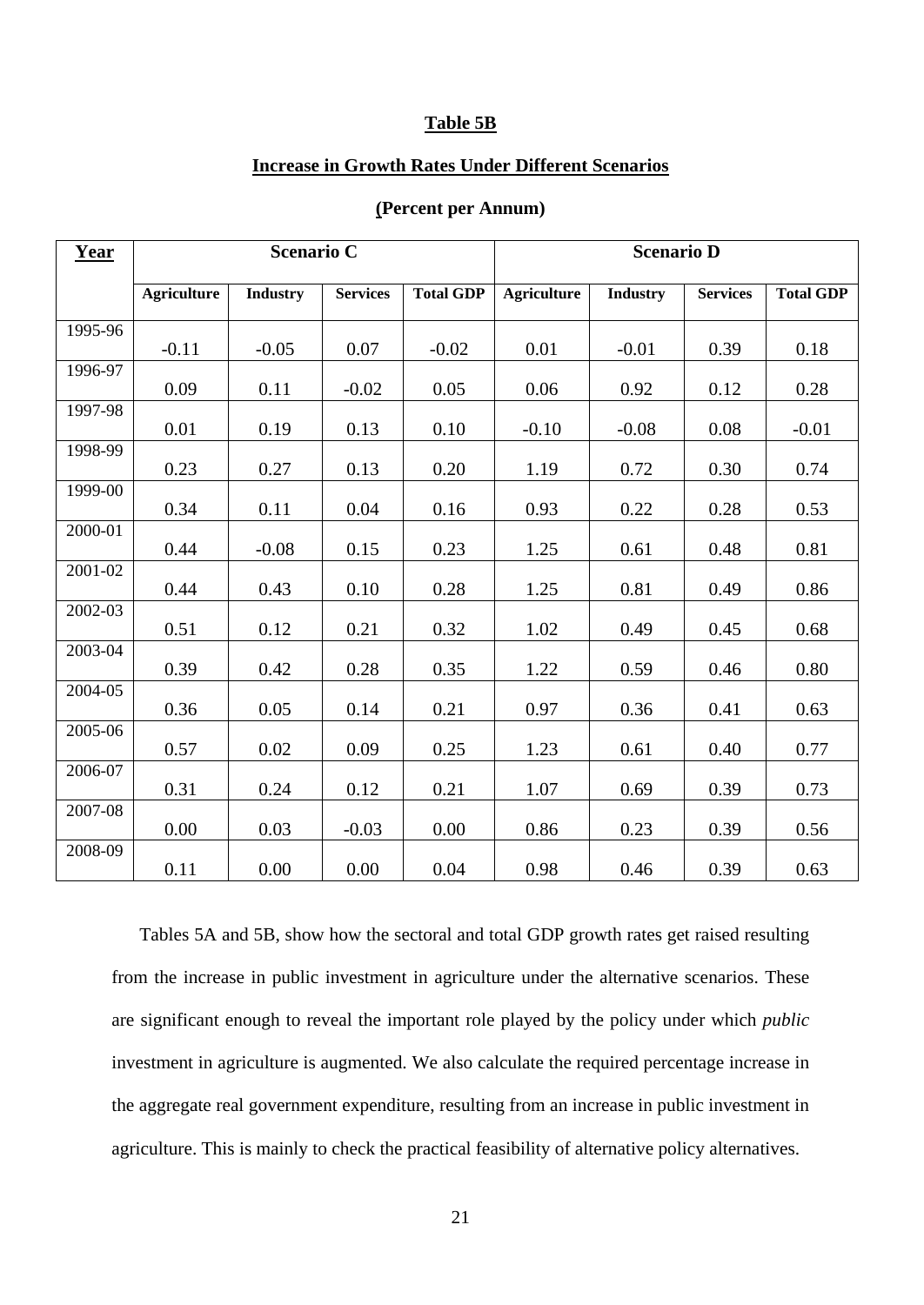Calculations reported in table 6 indicate that all of these policy alternatives are feasible, since the required percentage increase in the aggregate government expenditure is very much within manageable limits. We may nevertheless take a conservative view and consider scenario C to be particularly acceptable. Let it be recalled that under this scenario, real public investment in agriculture is restricted to 0.5% of total real GDP. This implies that real government expenditure rises at the most by about 1 percent which cannot be turned down on any account. Let us note that there is a substantially higher crowding-in effect; the rate of growth in agriculture is higher by about 0.5 percent; and, the rate of real GDP growth is higher by 0.25 to 0.4 percent. All most desirable at a low cost.

### **Table 6**

#### **Increased Real Government Expenditure under the Alternative Scenarios**

| Year    | <b>Scenario A</b> | <b>Scenario B</b> | <b>Scenario C</b> | <b>Scenario D</b> |
|---------|-------------------|-------------------|-------------------|-------------------|
| 1995-96 | 1.28              | 0.16              | 0.47              | 2.40              |
| 1996-97 | 1.42              | 0.29              | 0.76              | 2.74              |
| 1997-98 | 1.63              | 0.34              | 1.13              | 3.10              |
| 1998-99 | 1.45              | 0.43              | 1.13              | 2.98              |
| 1999-00 | 1.23              | 0.59              | 0.94              | 2.88              |
| 2000-01 | 1.24              | 0.63              | 1.03              | 2.94              |
| 2001-02 | 0.89              | 0.94              | 0.79              | 2.65              |
| 2002-03 | 1.03              | 0.81              | 1.03              | 2.74              |
| 2003-04 | 0.57              | 1.18              | 0.73              | 2.33              |
| 2004-05 | 0.27              | 1.76              | 0.45              | 2.20              |
| 2005-06 | $-0.03$           | 2.62              | 0.32              | 2.27              |
| 2006-07 | $-0.4$            | 3.27              | 0.05              | 1.86              |
| 2007-08 | $-0.73$           | 4.29              | $-0.18$           | 1.70              |
| 2008-09 | $-0.92$           | 4.81              | $-0.35$           | 1.44              |

**(Percent per annum)**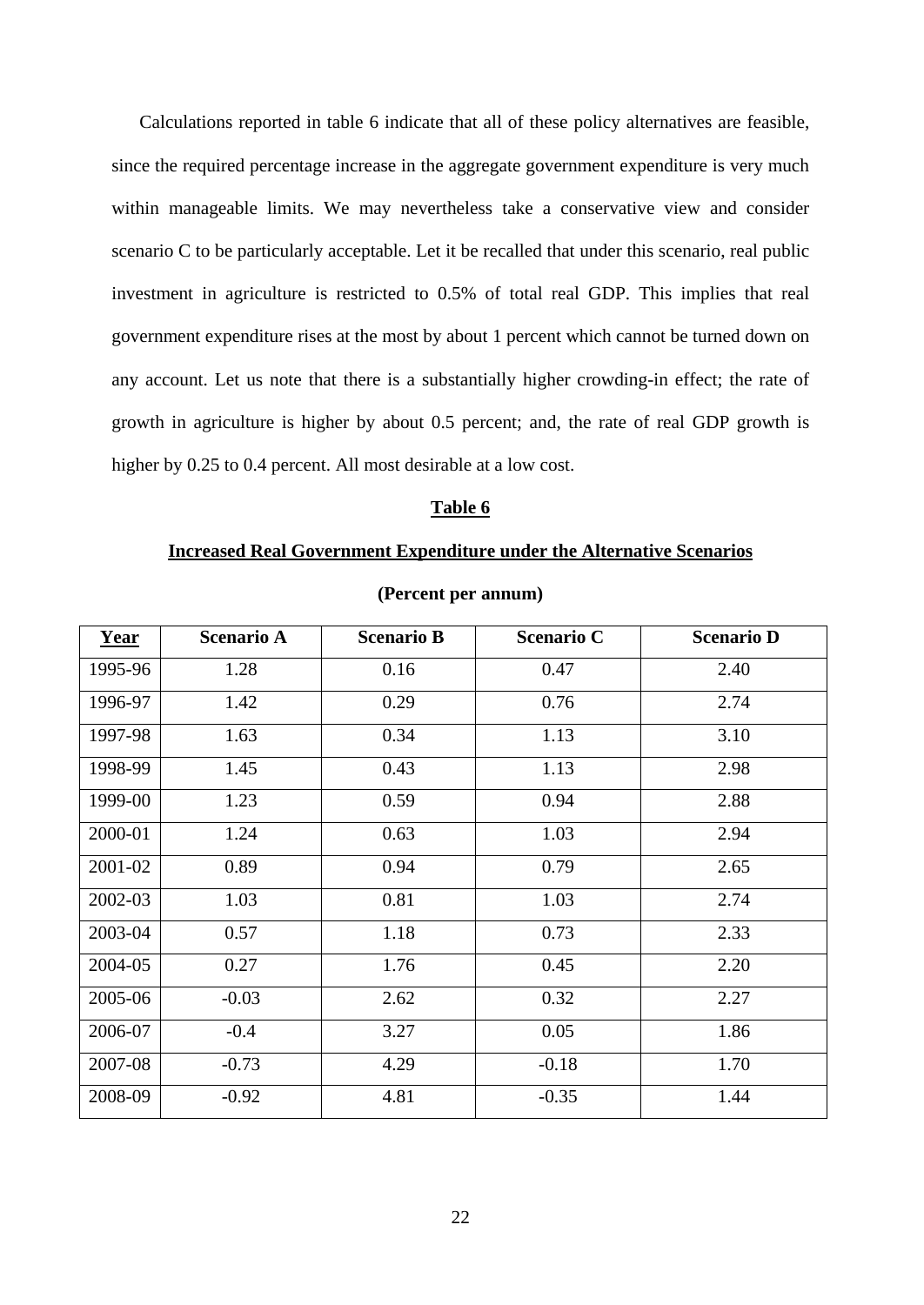#### **5. Conclusions and Policy Implications**

The present study is basically motivated by concern for a lower and fluctuating growth of India's agricultural sector with its implications not only for food security, but also overall GDP growth. To pursue this, we set out to identify inter-sectoral linkages in the Indian economy and the phenomenon of crowding-in associated with public investment. This has meant that we take into account the relationship between *public* and *private* sector investments in agriculture and industry. The three sectors considered for the study are *agriculture*, *industry* and *services*. To begin with, a model for output growth is estimated for each of the three sectors linked with total GDP growth. Results do indicate a strong influence of the *agricultural* sector on the *industrial* sector, and a strong influence of the agricultural and industrial sectors on the *services sector*.

With regard to the relationship between *public* and *private* sector investments, the results indicate a significant *crowding-in* impact of *public* investment on *private* investment in both *agricultural* as well as *industrial* sectors. Since proper validation tests indicate the model to be reliable, it is solved under four alternative policy scenarios all of which indicate substantial *crowding-in* impact of *public* investment in agriculture. Increased levels of public and private investment in agriculture lead to an increase in the overall agricultural capital stock.

To examine policy feasibility we also look at increase in the levels of aggregate government expenditure on account of increase in *public* investment in agriculture. Though all the four policy packages look feasible, we take a conservative view. We consider a 0.5 percent of real GDP as one which should be widely acceptable. We may note that higher public investment in agriculture in recent years is most welcome if we want to ensure sustained higher growth in GDP and a movement towards ensuring food security. Finally, let us note that this paper attempts to visit an old problem which has assumed greater

23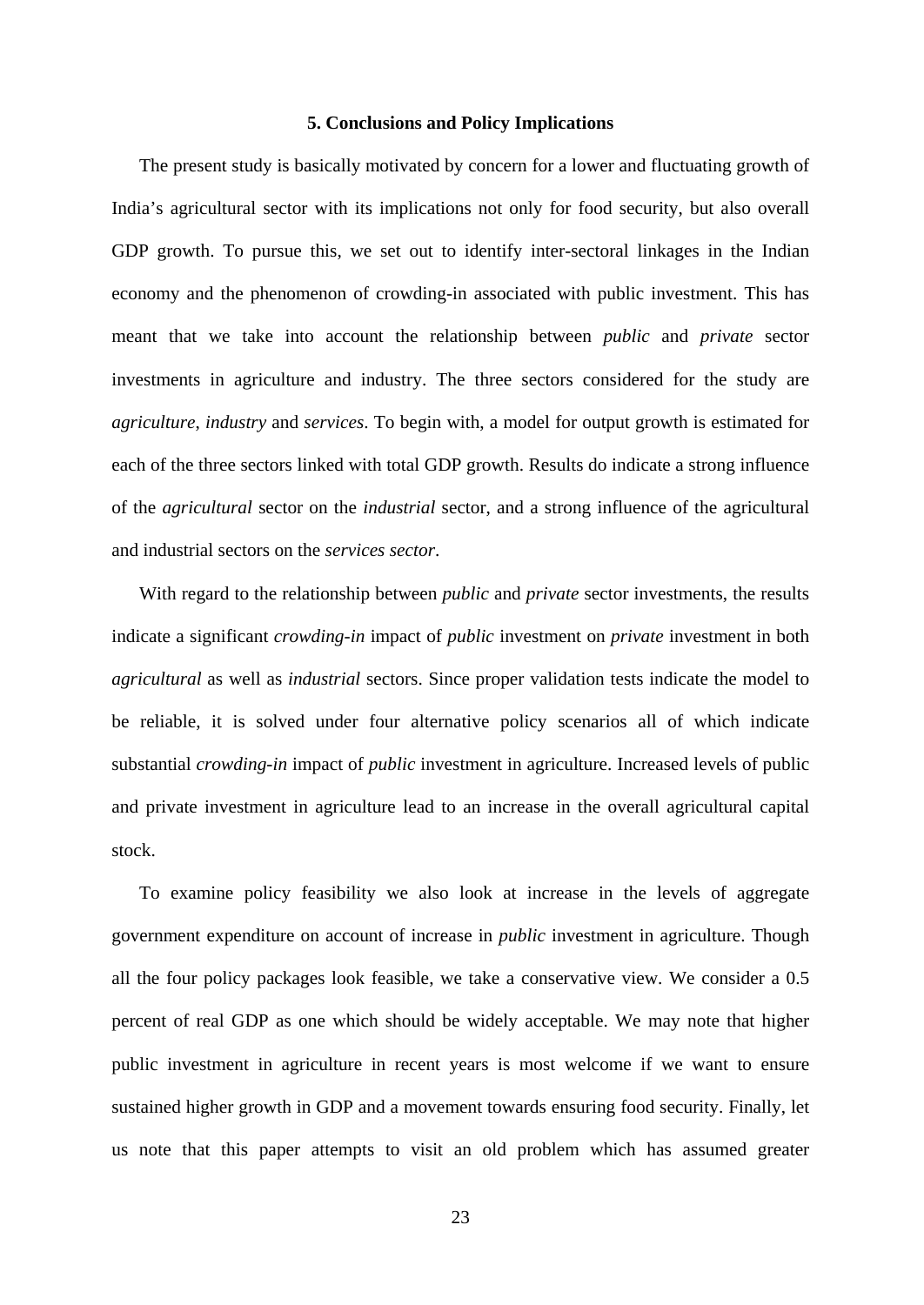seriousness in recent years. The latest information incorporated in a rigorous exercise takes into account the crowding-in phenomenon, intersectoral linkages, a joint supply-demand system and the question of a feasible policy prescription. The conclusion is quite clear. Policy makers in India need to once again pay adequate attention to public investment in agriculture.

#### \*\*\*\*\*\*\*\*\*\*\*\*

#### **References**

- Acharya Shankar (2004) India's Growth Prospects Revisited. *Economic and Political Weekly* 39: 45374542.
- Ahluwalia I.J and C. Rangarajan (1986) Agriculture and Industry: A Study of Linkages, the Indian Experience.  $8<sup>th</sup>$  World Congress of International Economic Association.
- $\triangleright$  Babu Suresh M. (2005) India's recent economic growth: Some limits and limitations. *Economic and Political Weekly* 40: 32493252.
- $\triangleright$  Bhattacharya B.B and S. Kar (2002) Short and Medium Run Growth and Stability: A Macroeconometric Analysis and Forecasts for India. Working paper No. 224, Institute of Economic Growth, New Delhi.
- $\triangleright$  Bosworth B, S.M. Collins and A. Virmani (2007) Sources of Growth in the Indian Economy. Working Paper No. 12901, NBER.
- Chand Ramesh. (2004) India's National Agricultural Policy: A Critique. Discussion Paper No. 85, Institute of Economic Growth, Delhi.
- Chaudhuri. K and R.K Rao (2004) Output fluctuations in Indian agriculture and industry : a reexamination. *Journal of Policy Modeling* 26: 223237.
- Dhawan. S and K. K. Saxena (1992) Sectoral Linkages and Key Sectors of the Indian Economy. *Indian Economic Review* 37: 195210.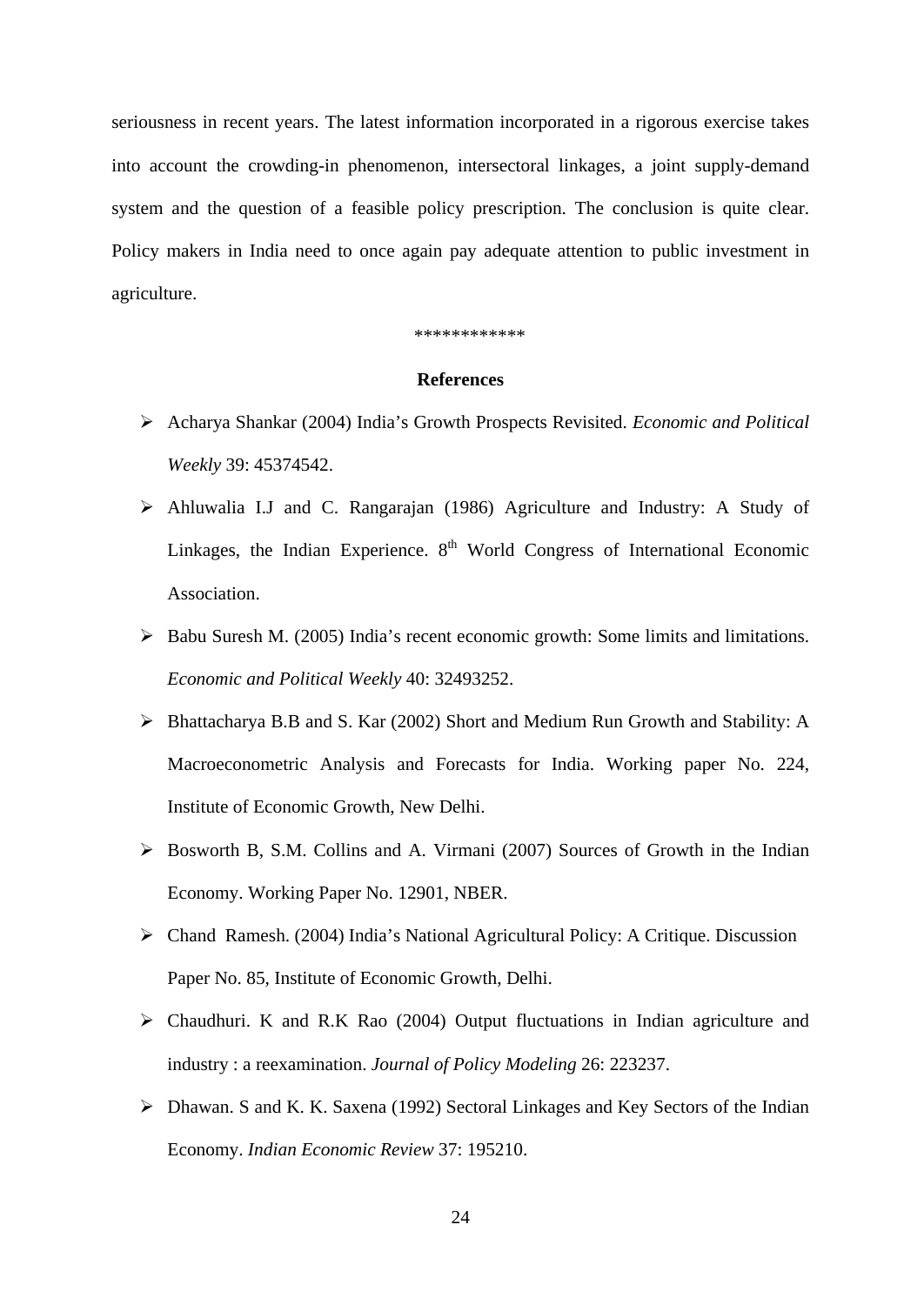- $\triangleright$  Goldar. B and A. Kumari (2002) Import Liberalisation and Productivity Growth in Indian Manufacturing Industries in the 1990s. Working Paper No. 219, Institute of Economic Growth, Delhi.
- $\triangleright$  Gulati. A and S. Bathla (2001), Capital Formation in Indian Agriculture Revisiting the Debate. *Economic and Political Weekly* 36: 16971708.
- $\triangleright$  Kanwar. S (2000) Does the Dog Wag the Tail or the Tail the Dog? Cointegration of Indian Agriculture with Nonagriculture. *Journal of Policy Modeling* 22: 533556.
- Krishnamurty. K and V. Pandit (1985) *Macroeconometric Modeling of the Indian Economy.* Hindustan Publishing Company.
- $\triangleright$  Krishnamurty. K, V. Pandit and G. Mahanty (2004) Policies for Stability and Growth :Experiments with a Large and Comprehensive Structural Model for India. In *Economic Policy Modelling for India* (Pandit. V and K. Krishnamurty. Eds.). Oxford University Press, New Delhi.
- $\triangleright$  Kumar. G (1988) On prices and economic power: explaining recent changes in intersectoral relations in the Indian economy. *Journal of Development Studies* 25: 2542.
- Kuznets (1955) Economic growth and income inequality. *American Economic Review*. 45: 128.
- Manne and Rudra (1965) A Consistency Model of India's Fourth Plan. *Sankhya* 27: 57144.
- $\triangleright$  Mishra. S.N and R. Chand (1995) Public and Private Capital Formation in Indian Agriculture: Comments on Complementarity Hypothesis and Others. *Economic and Political Weekly* 30: A64A79.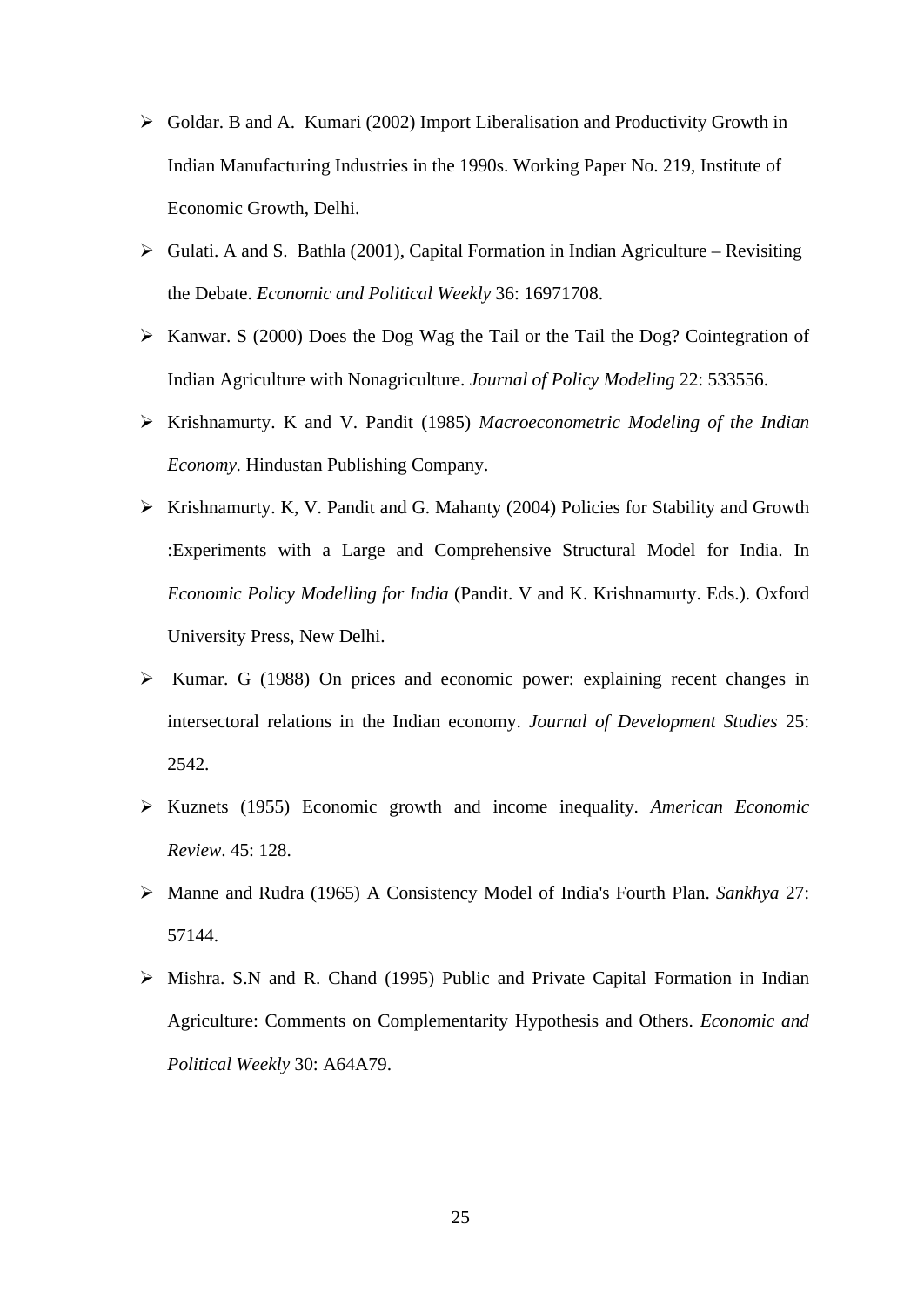- Pandit. V (2004) Sustainable Economic Growth for India: An Exercise in Macroeconomic Scenario Building. *Journal of Quantitative Economics* (New Series): 124.
- Rangarajan (1982) Agricultural Growth and Industrial Performance in India. Research Report 33, IFPRI, Washington D.C.
- Rao. C. H. H (1968) Fluctuations in Agricultural Growth: An Analysis of Unstable Increase in Productivity. *Economic and Political Weekly* 3: 8794.
- $\triangleright$  Ravallion (2000) Prices, wages and poverty in rural India: what lessons do the time series data hold for policy?. *Food Policy* 25: 351364.
- Rodrik Dani and Arvind Subramanian (2004) From Hindu Growth to Productivity Surge: A Mystery of the Indian Growth Transition. Working Paper No. 10376, NBER.
- Sastry. D. V. S, Balwant Singh, Kaushik Bhattacharya and N. K. Unnikrishnan (2003) Sectoral Linkages and Growth Prospects – Reflections on the Indian Economy. *Economic and Political Weekly* 38: 23902397.
- Shand R and S. Bhide (2000) Sources of Economic Growth: Regional dimensions of reforms. *Economic and Political Weekly* 35: 37473757.
- Sinha Ajit, and Shirin Tejani (2004) Trend Break in India's GDP Growth Rate: Some Comments. *Economic and Political Weekly* 39: 56345639.
- $\triangleright$  Storm. S (1994) The Macroeconomic Impact of Agricultural Policy: A CGE Analysis for India. *Journal of Policy Modeling* 16: 5595.
- Taylor Lance (1992) Agriculture-Led Growth. *Indian Economic Review*, Special Number: 101112.
- Thamarajakshi. R (1994) *Intersectoral Relationships in a Developing Economy: The Indian Experience.* Academic Foundation.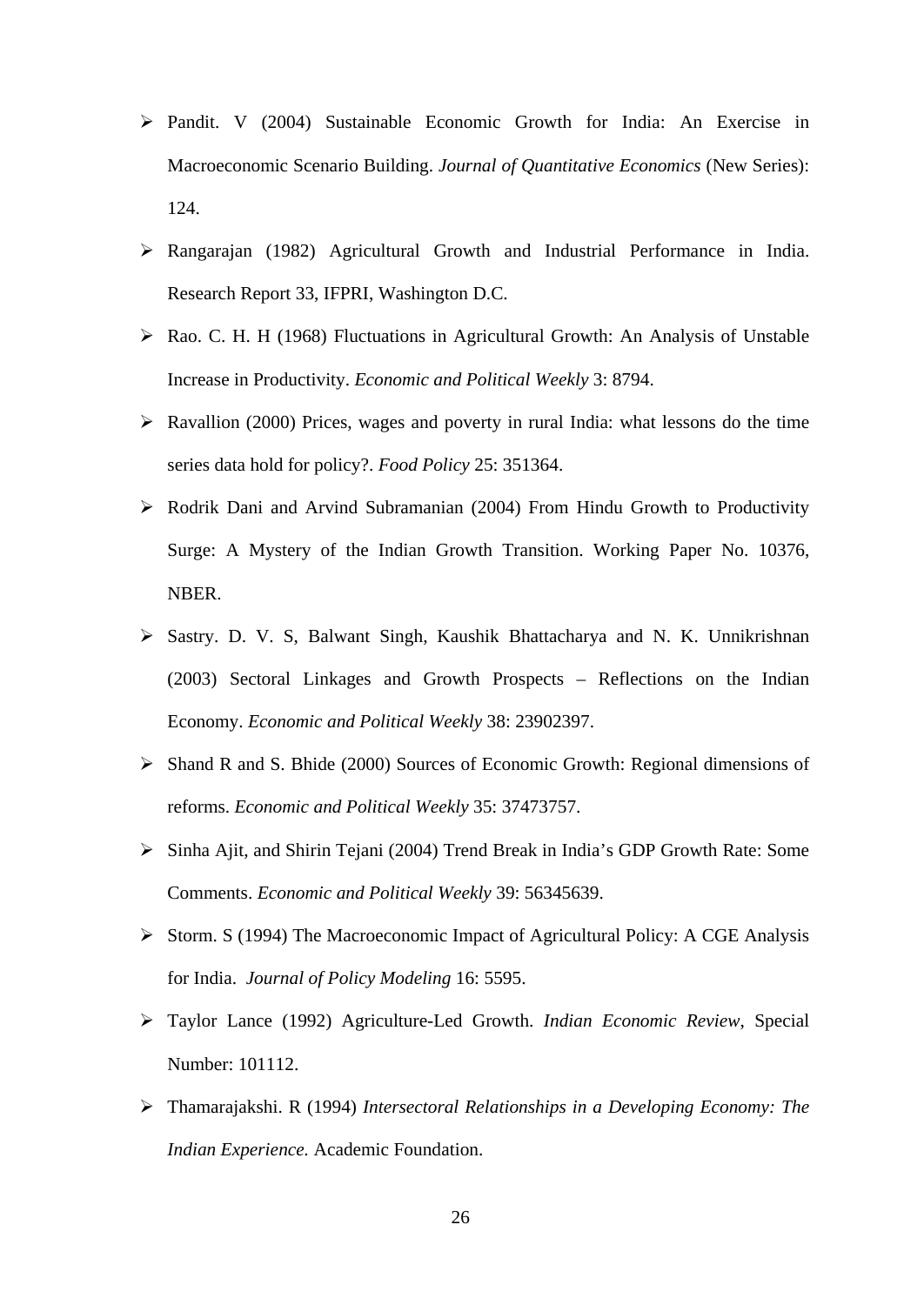- Thapa. A (2005) Agriculture and Overall Economic Activity: An Analysis of the Intersectoral Linkages. M.A Dissertation, (Unpublished), Sri Sathya Sai University.
- Tiffin R and P.J.Dawson (2003*)* Shock persistence in a dual economy model of India. *Journal of Development Studies* 40: 3247
- Vaidyanathan A (1992) Instability in Agriculture; Extent, Causes and Consequences: A Review Article. *Indian Economic Review* XXVII: 211222.
- Virmani A (2004) India's Economic Growth: From Socialist Rate of Growth to Bharatiya Rate of Growth. Working Paper No. 122, ICRIER, New Delhi.
- Virmani A (2004) Sources of India's Economic Growth: Trends in Total Factor Productivity. Working Paper No. 131, ICRIER, New Delhi.
- Virmani A (2005) India's Economic Growth History: Fluctuations, Trends, Break Points and Phases. Occasional Paper, ICRIER, New Delhi.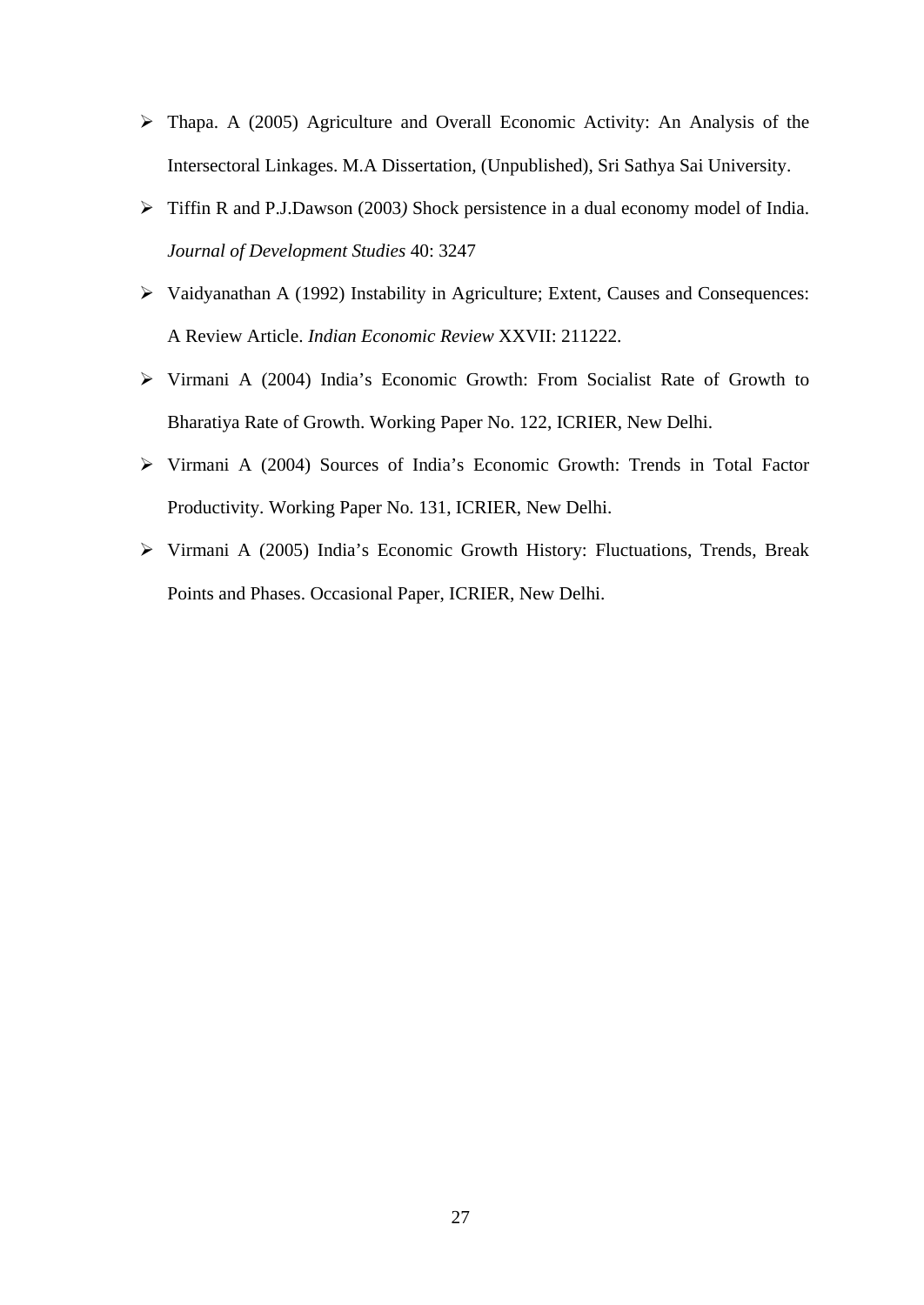# **Appendix A**

## **Table A.1**

## **Root Mean Square Percentage Error**

| <b>Equation No.</b> | <b>Dependent</b>   | 1975-2008 | 1975-1995 | 1995-2000 | 2000-2008 |
|---------------------|--------------------|-----------|-----------|-----------|-----------|
|                     | <b>Variable</b>    |           |           |           |           |
| 1.                  | Agricultural       |           |           |           |           |
|                     | <b>Growth Rate</b> | 0.9075    | 0.6119    | 0.7902    | 2.2308    |
|                     | <b>ZAG</b>         |           |           |           |           |
| 2.                  | Industrial         |           |           |           |           |
|                     | <b>Growth Rate</b> | 0.6237    | 0.7877    | 0.5181    | 0.4931    |
|                     | źīN                |           |           |           |           |
| 3.                  | <b>Services</b>    |           |           |           |           |
|                     | <b>Growth Rate</b> | 0.1975    | 0.2366    | 0.2504    | 0.2518    |
|                     | ZŜR                |           |           |           |           |
| $\overline{4}$ .    | <b>Total GDP</b>   |           |           |           |           |
|                     | growth Rate        | 0.2805    | 0.3485    | 0.3105    | 0.2683    |
|                     | ZGDP               |           |           |           |           |
| 5.                  | Private Capital    |           |           |           |           |
|                     | Formation          |           |           |           |           |
|                     | (Agriculture)      | 0.6146    | 0.7777    | 0.4287    | 0.2649    |
|                     | <b>ZPrInAg</b>     |           |           |           |           |
| 6.                  | Private Capital    |           |           |           |           |
|                     | Formation          | 0.6232    | 0.7354    | 0.3271    | 0.2828    |
|                     | (Industry)         |           |           |           |           |
|                     | <b>ZPrInInd</b>    |           |           |           |           |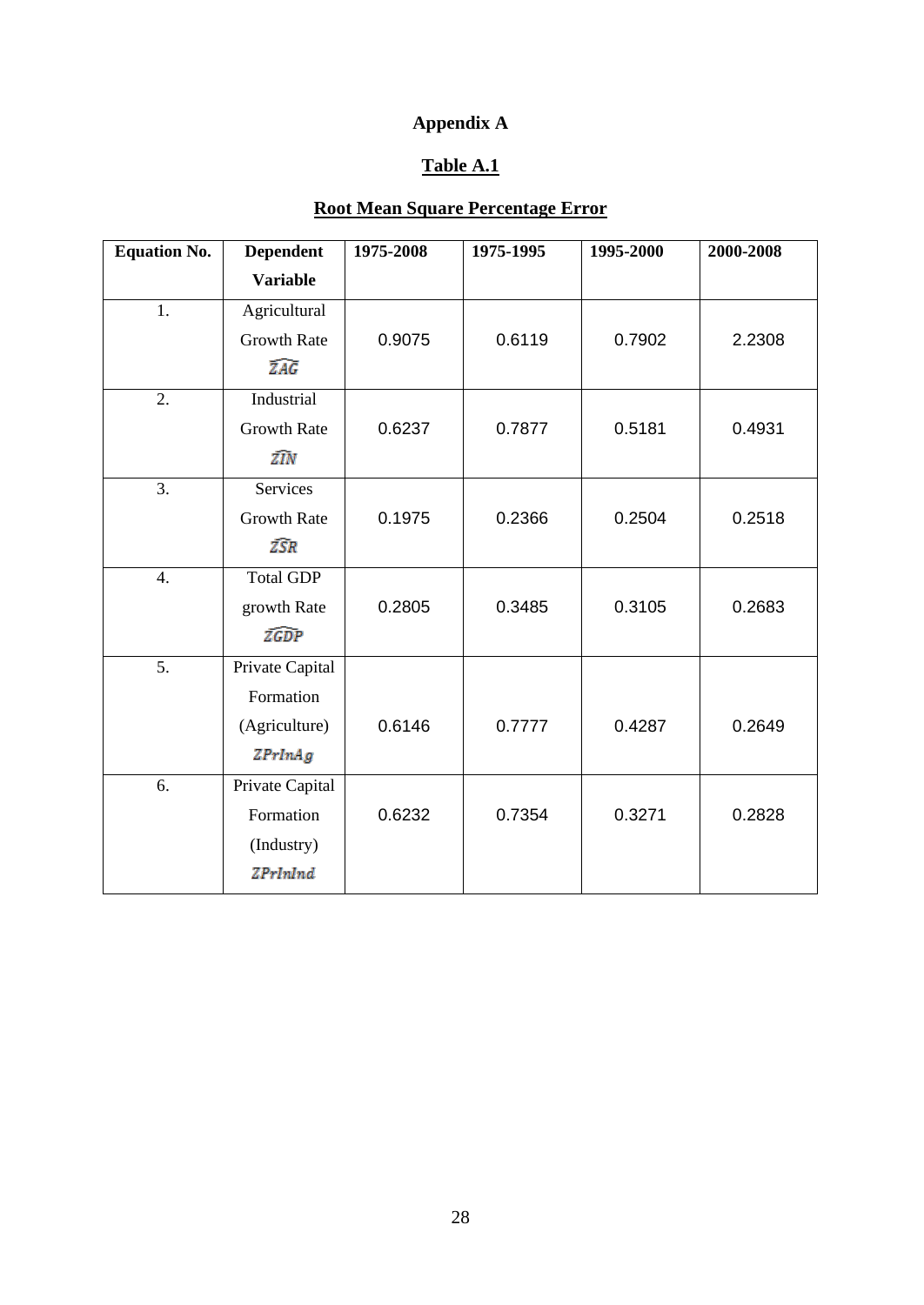# **Appendix B**

## **Baseline Solutions for Important Variables**

# **Table B.1: Investment and Government Expenditure**

| Year    | <b>Real Public</b>   | <b>Real Private</b>  | <b>Aggregate Real</b> |
|---------|----------------------|----------------------|-----------------------|
|         | <b>Investment</b> in | <b>Investment</b> in | Government            |
|         | <b>Agriculture</b>   | <b>Agriculture</b>   | <b>Expenditure</b>    |
|         | (Rs. Billion)        | (Rs. Billion)        | (Rs. Billion)         |
| 1995-96 | 54.06                | 38.38                | 3597.35               |
| 1996-97 | 46.59                | 32.45                | 3766.342              |
| 1997-98 | 34.36                | 31.38                | 4031.794              |
| 1998-99 | 35.56                | 32.89                | 4444.247              |
| 1999-00 | 41.52                | 142.88               | 4746.219              |
| 2000-01 | 37.18                | 144.08               | 5073.558              |
| 2001-02 | 51.59                | 155.52               | 5428.744              |
| 2002-03 | 38.80                | 151.34               | 5968.309              |
| 2003-04 | 59.58                | 65.17                | 7088.391              |
| 2004-05 | 80.47                | 80.00                | 7210.693              |
| 2005-06 | 101.88               | 95.11                | 6936.285              |
| 2006-07 | 132.05               | 116.00               | 8054.566              |
| 2007-08 | 162.33               | 135.56               | 8482.774              |
| 2008-09 | 192.54               | 156.08               | 10062.04              |